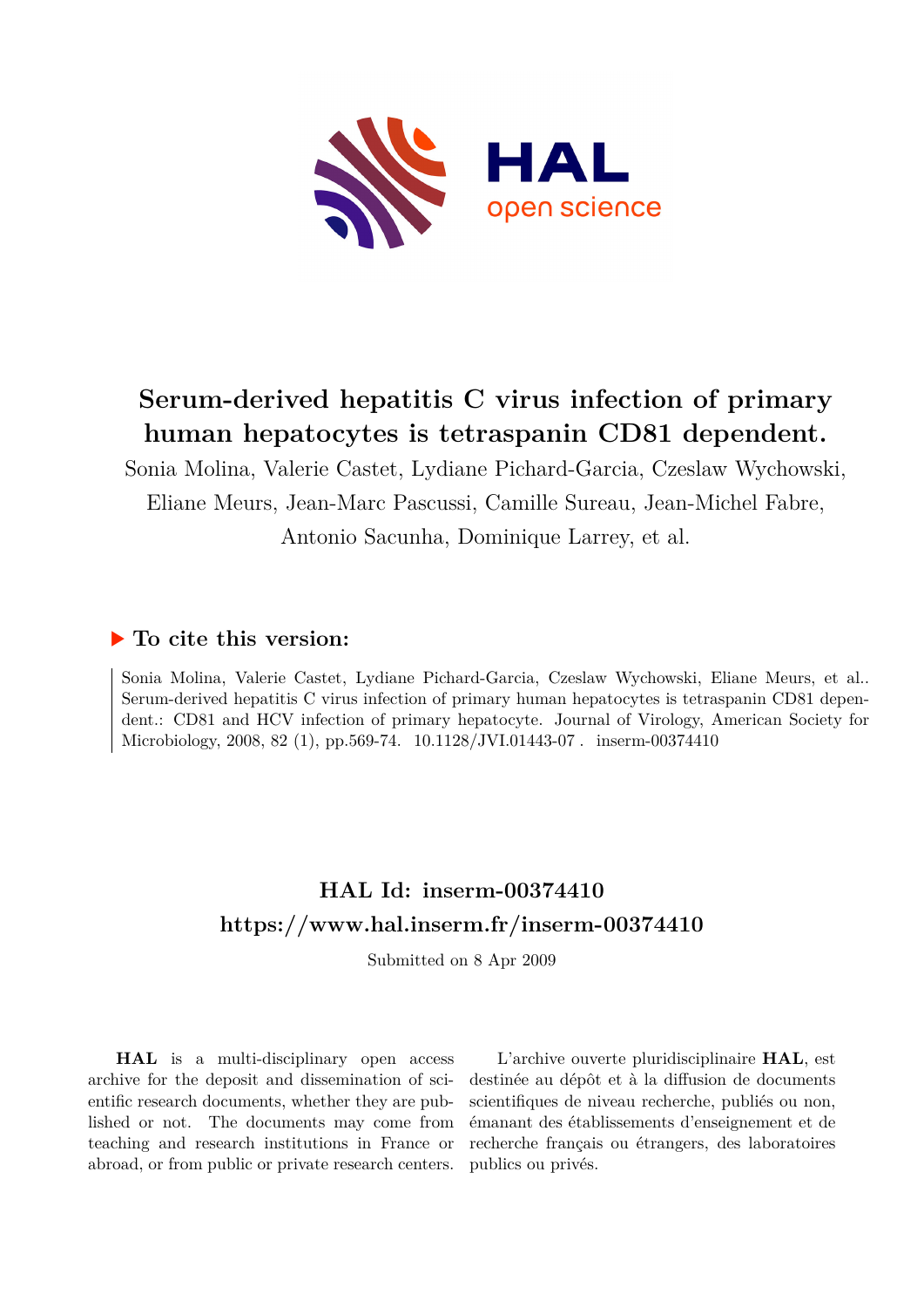| $\mathbf{1}$   | Serum derived HCV infection of primary human hepatocytes                                                                                                   |
|----------------|------------------------------------------------------------------------------------------------------------------------------------------------------------|
| $\overline{2}$ | is tetraspanin CD81 dependent                                                                                                                              |
| 3              |                                                                                                                                                            |
| $\overline{4}$ | Sonia Molina <sup>1,88</sup> , Valerie Castet <sup>18</sup> , Lydiane Pichard-Garcia <sup>1</sup> , Czeslaw Wychowski <sup>2</sup> , Eliane                |
| 5              | Meurs <sup>3</sup> , Jean-Marc Pascussi <sup>1</sup> , Camille Sureau <sup>4</sup> , Jean-Michel Fabre <sup>1,5</sup> , Antonio SaCunha <sup>6</sup> ,     |
| 6              | Dominique Larrey <sup>1,7</sup> , Jean Dubuisson <sup>2</sup> , Joliette Coste <sup>1,8</sup> , Jane McKeating <sup>9</sup> , Patrick Maurel <sup>*1</sup> |
| $\tau$         | and Chantal Fournier-Wirth <sup>1,8</sup>                                                                                                                  |
| 8              |                                                                                                                                                            |
| 9              | \$ These two authors contributed equally to this work                                                                                                      |
| 10             |                                                                                                                                                            |
| 11             | <sup>1</sup> Inserm, U632, 34293 Montpellier, France ; Univ Montpellier 1, EA3768, 34000 Montpellier,                                                      |
| 12             | France                                                                                                                                                     |
| 13             | <sup>2</sup> CNRS, UPR2511, Unité Hépatite C, Institut de Biologie de Lille & Institut Pasteur de Lille,                                                   |
| 14             | 59021 Lille, France                                                                                                                                        |
| 15             | <sup>3</sup> Institut Pasteur, Unité Hepacivirus, 75724 Paris, France                                                                                      |
| 16             | <sup>4</sup> Inserm, U76, Institut National de Transfusion Sanguine, 75139 Paris, France                                                                   |
| 17             | <sup>5</sup> Hôpital Saint Eloi, Service de Chirurgie Digestive II, 34095 Montpellier, France                                                              |
| 18             | <sup>6</sup> Hôpital Haut Lévèque, Service de Chirurgie Digestive, 33075 Pessac, France                                                                    |
| 19             | <sup>7</sup> Hôpital Saint Eloi, Service d'Hépatogastroentérologie, 34095 Montpellier, France                                                              |
| 20             | <sup>8</sup> Etablissement Français du Sang, 34094 Montpellier, France                                                                                     |
| 21             | <sup>9</sup> Division of Immunology and Infection, Institute of Biomedical Research, University of                                                         |
| 22             | Birmingham, Birmingham B15 2TT, UK                                                                                                                         |
| 23             |                                                                                                                                                            |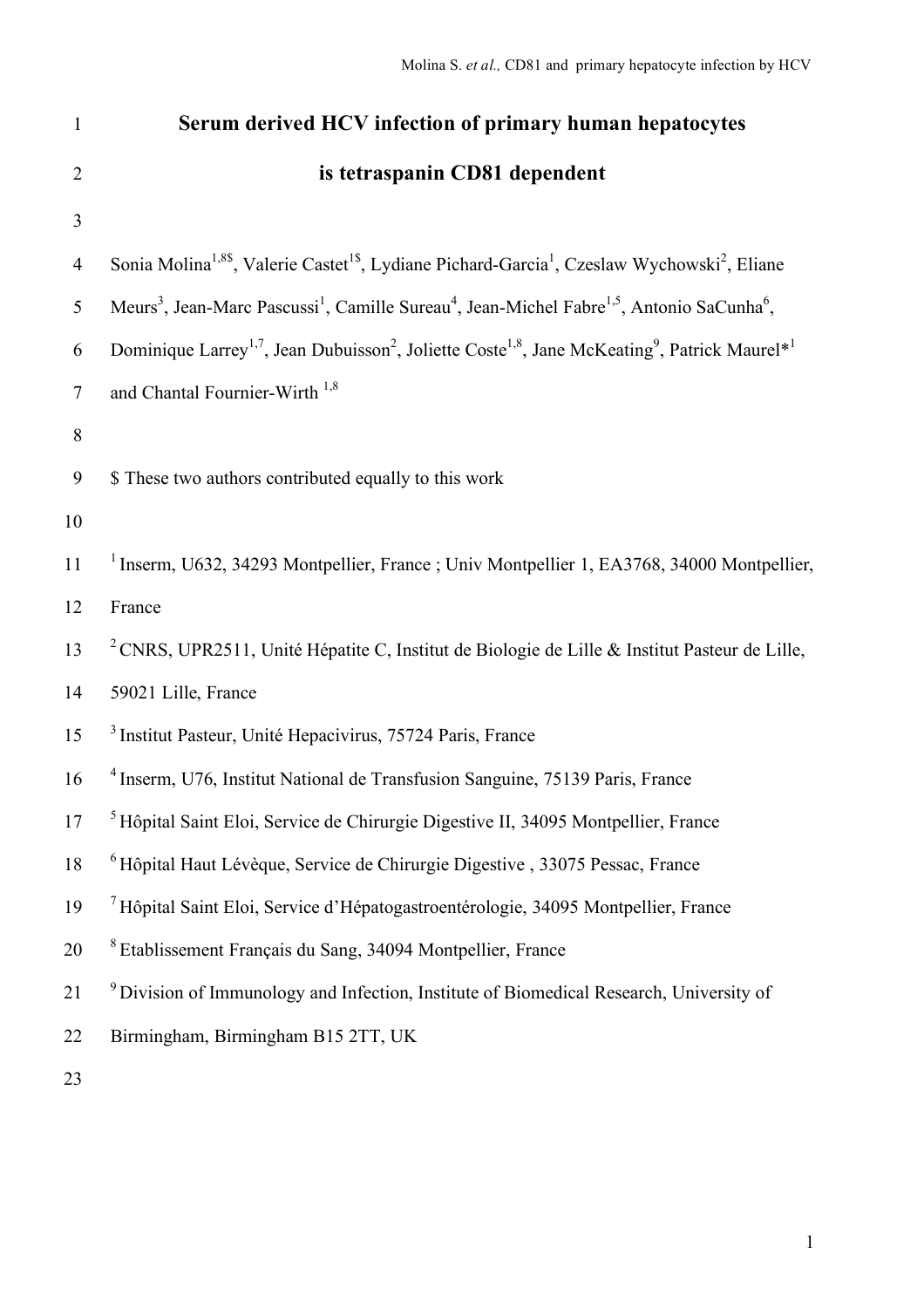- **\*** Corresponding author: Patrick Maurel, Inserm U632, Hepatic Physiopathology, 1919 route
- de Mende, 34293 Montpellier Cedex 5, France. Phone: (33) 4 67 61 33 63. Fax: (33) 4 67 52
- 36 81. E. mail: maurel@montp.inserm.fr
- Website: http://www.hepatologyinvitro.org/
- 
- 
- Running Title : CD81 and HCV infection of primary hepatocyte
- **Keywords** : virus receptor, virus entry, genome replication
- Abstract :98 words ; text : 1600 words
-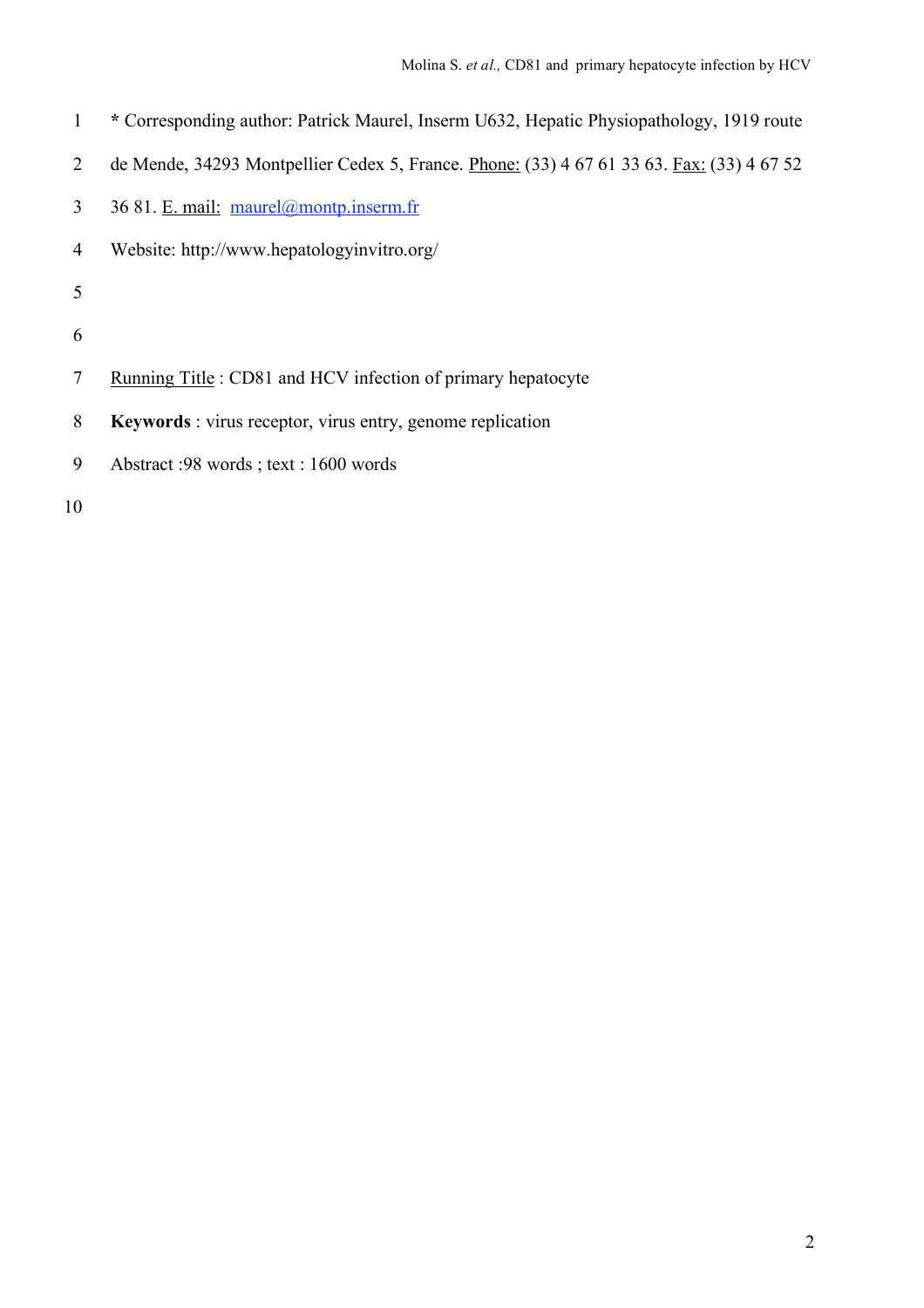### **ABSTRACT**

 HCV-positive serum (HCVser, genotypes 1a-3a) or JFH1/HCVcc infection of primary normal human hepatocytes was assessed by measuring intracellular HCV RNA strands. Anti-CD81 antibodies and siRNA-CD81 silencing markedly inhibited (>90%) HCVser infection irrespective of HCV genotype, viral load, or liver donor, while hCD81-LEL had no effect. However, JFH1/HCVcc infection of hepatocytes was modestly inhibited (40-60%) by both hCD81-LEL and anti-CD81 antibodies. In conclusion, CD81 is involved in HCVser infection of human hepatocytes, and comparative studies on HCVser *versus* JFH1/HCVcc infection of human hepatocytes and Huh-7.5 cells revealed that the couple cell-virion is determinant of the entry process.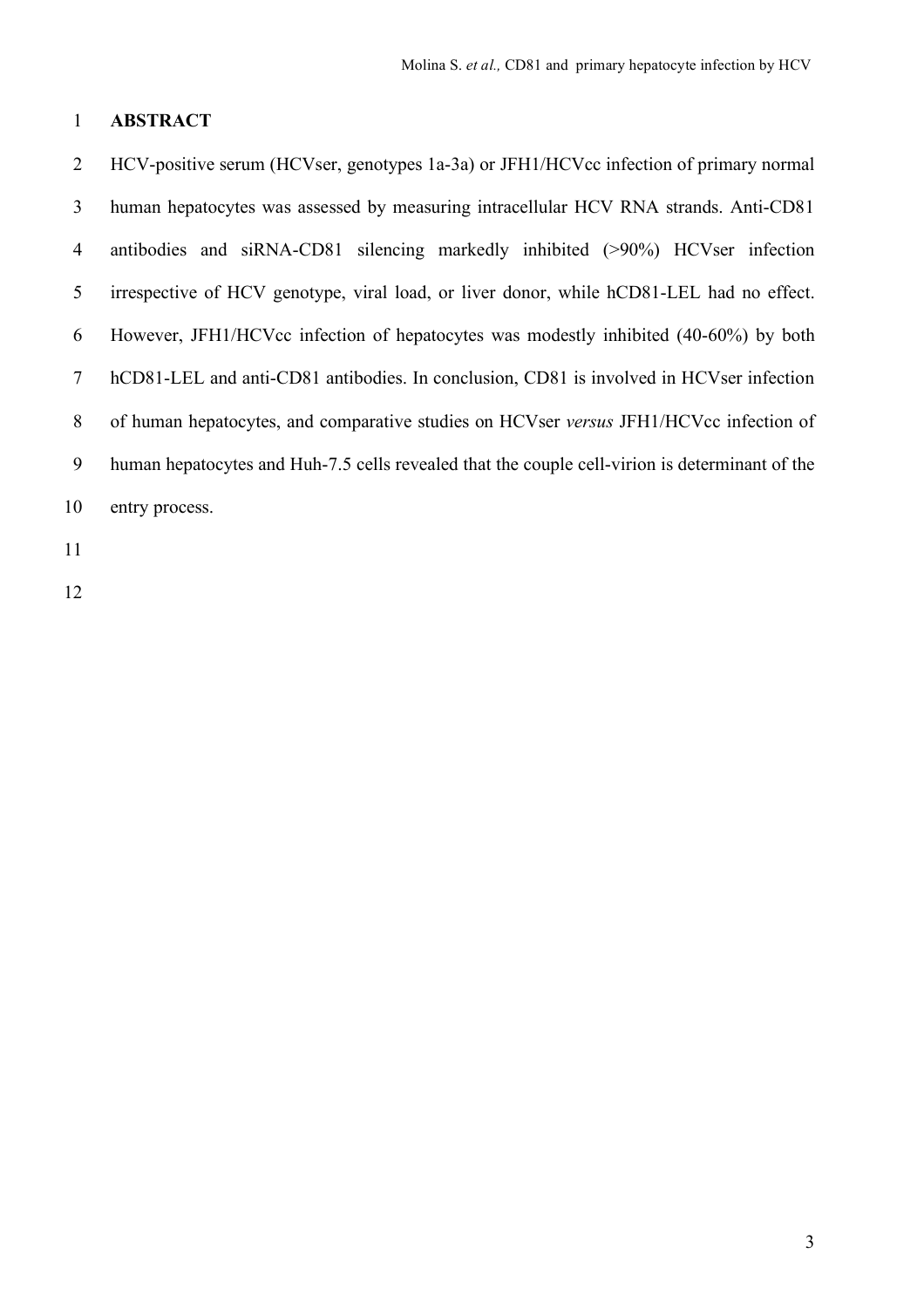We recently reported that the low density lipoprotein receptor plays a critical role in serum-derived hepatitis C virus (HCVser) infection of human hepatocytes (26). However, several other receptor candidates have been proposed (4, 12, 24, 36, 37), including tetraspanin CD81 (32). HCV glycoprotein E2 binds with high affinity to the large extracellular loop (LEL) of human and chimpanzee CD81 in a genotype-dependent manner (29, 35, 38). In contrast, it does not bind mouse or rat CD81 and binds only weakly to african green monkey CD81 (14). A number of reports confirmed the role of CD81 in the entry of viral 8 pseudoparticles (HCVpp) and cell culture particles (JFH1/HCVcc) in liver cell lines (6, 7, 10, 18, 22, 23, 43, 46). However, these experimental models do not mimic the natural infection process, and several lines of evidence indicate that the infectious properties of HCV may be modulated by host factors that are present *in vivo* (5, 27, 42).

 The current study was undertaken to evaluate the role of CD81 in HCVser infection of highly differentiated normal primary human hepatocytes. Hepatocyte isolation, culture conditions, infection with serum from HCV chronically infected patients and treatments were performed as described elsewhere (9, 15, 26, 30). These cultures retain liver phenotypic markers (3, 8, 11, 13, 16, 28, 31) and are sensitive to HCV or hepatitis delta virus (HDV) infection (1, 9, 15, 26, 39). Intracellular accumulation of replicative and genomic HCV RNA strands, assessed by rTth-RT-PCR and quantitative RT-PCR respectively, were used as experimental end-points (9, 15, 20, 21, 26). Statistical analysis of data was performed using the non-parametric signed-rank Wilcoxon test (34). We verified that hepatocytes cultured 21 under our standard conditions express both CD81 and CD9, a closely related tetraspanin (not 22 shown). On average, after HCVser infection of CD81<sup>+</sup>/CD9<sup>+</sup> hepatocytes at a genome equivalent per cell (Geq/cell) ratio of 0.025, the number of HCV genome copies per hepatocyte is 0.18±0.10 (n=13, range : 0.04 to 0.37).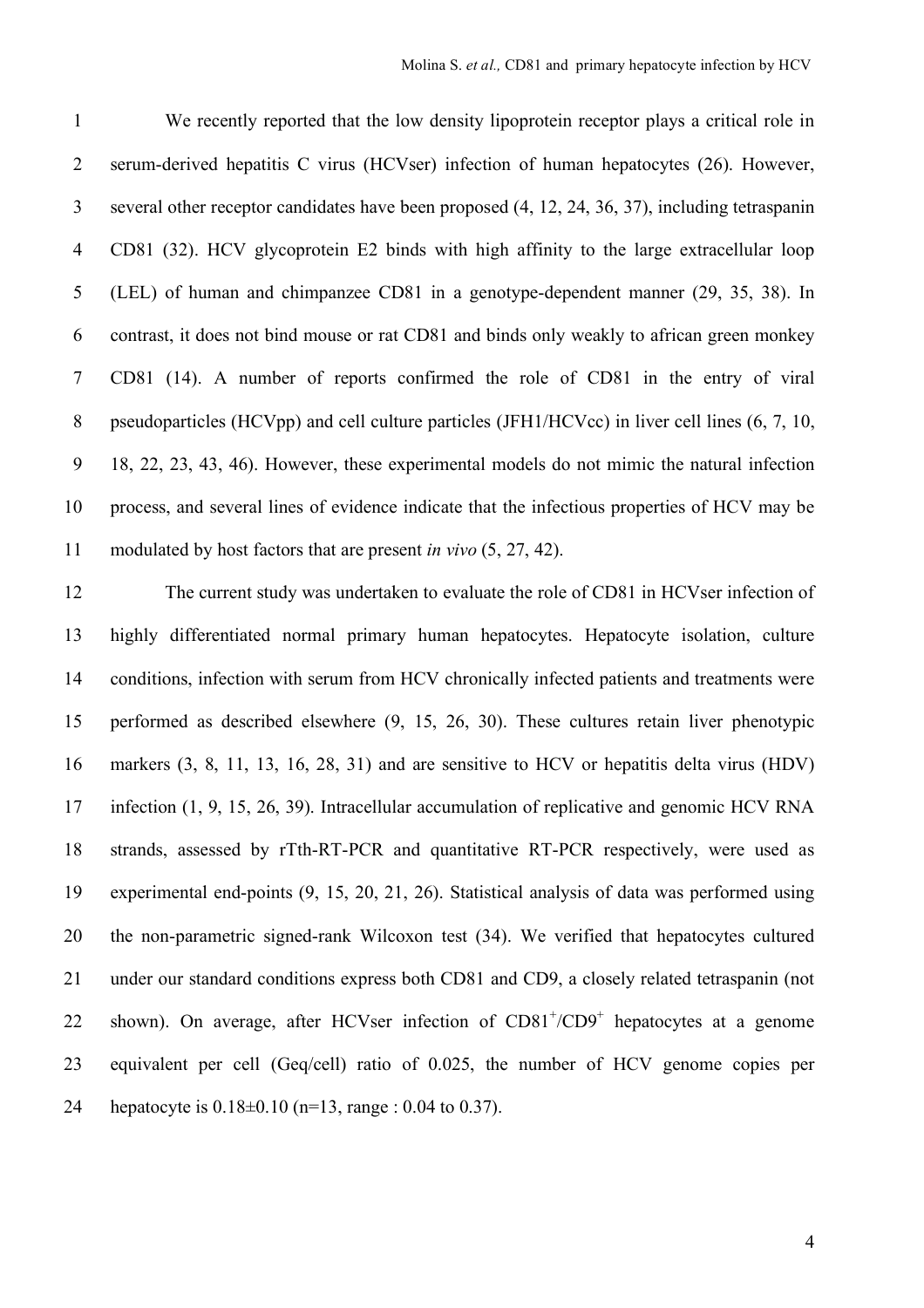Anti-CD81 monoclonal antibodies (mAbs) JS81 and JS64 inhibited HCVser (genotypes 1-3) infection of hepatocytes in a concentration-dependent manner (**Figure 1A- C**). On average, mAbsJS81 produced 92±9% inhibition. Anti-CD9 mAbsM-L13 or mouse IgG1 isotype control produced no inhibition. When cells were treated with mAbsJS81 at the time of inoculation (T0) or shortly after (30 min), the accumulation of both negative and positive HCV RNA strands was clearly reduced (>90% on positive strand) (**Figure 1D-E**). However, as the interval between HCVser inoculation and anti-CD81 treatment increased, the inhibitory effect gradually decreased. When antibodies were added 8 hours after inoculation, the inhibition was markedly reduced. Neither anti-CD81 nor anti-CD9 mAbs prevented the HDV infection of hepatocytes (not shown). The inhibitory effect of anti-CD81 mAbs is therefore interfering with an early step of HCVser cell entry, and specific to HCV infection.

 To reduce CD81 expression, hepatocytes were transduced with FG12 lentivirus (33) expressing siRNAs directed against hCD81 mRNA, CD81/siRNA412 (5'- GCAGTTCTATGACCAGGCC-3'), CD81/siRNA619 (5'-GATCGATGACCTCTTCTCC- 3') or CD81/siRNA1262 (5'-GAAGGAACATCAGGCATGC-3'). Cells transduced with lentivirus expressing human Constitutive Androstane Receptor (CAR) siRNA (5'- GCATGAGGAAAGACATGA, CAR/siRNAc382) (45) or GFP only were used as controls. More than 90% of cells were transduced as assessed by GFP expression and western blot analysis revealed that CD81 siRNA produced a >75% inhibition of CD81 expression (not shown). Levels of membrane-bound CD81 assessed by FACS analysis were strongly decreased in CD81 siRNA-transduced cells as compared to CAR siRNA- or FG12-transduced cells (**Figure 1F**). hCD81 siRNAs produced a consistent and significant inhibition (91±6% at 23 MOI 1, p<0.01) of HCVser genome replication, while CAR siRNA or empty lentivirus did not (**Figure 1F**). These results confirm the role of CD81 in the HCVser infection of human hepatocytes.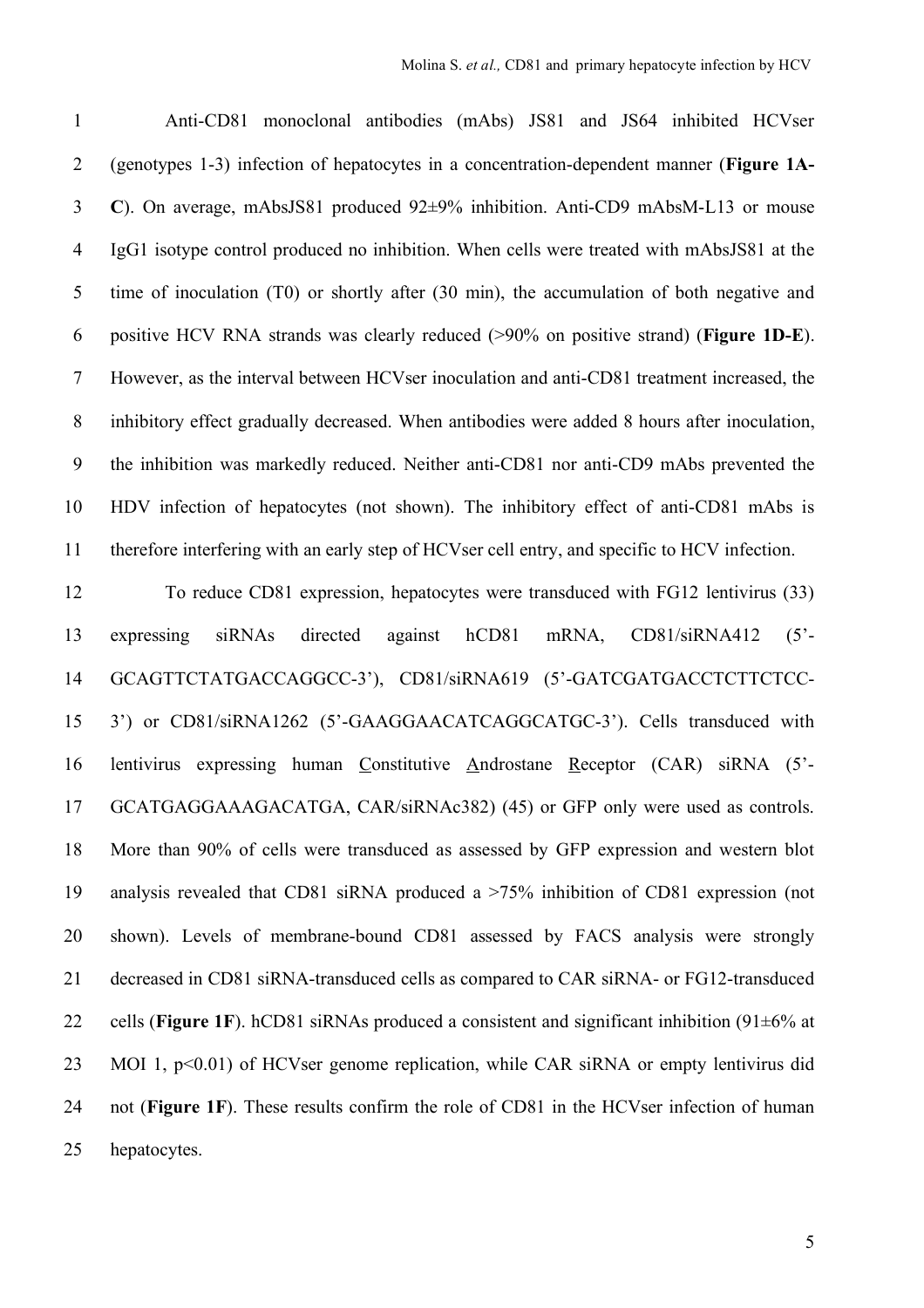Recombinant CD81-LEL GST-fusion proteins from man, african green monkey and mouse were synthesized as described (17). We first verified that hCD81-LEL binds glycoprotein E2 and that LEL and anti-CD81 mAbs JS81 and JS64 markedly inhibit (>90%) JFH1/HCVcc infection of Huh-7.5 cells (not shown), as observed by others (23, 43). Interestingly, hCD81-LEL did not inhibit HCVser infection of hepatocytes (**Figure 2A-B**). As this was rather unexpected, we compared HCVser and JFH1/HCVcc infection of human hepatocytes. We first established that under our standard conditions of infection (9, 15, 26), JFH1/HCVcc infect hepatocytes at Geq/cell ratio 0.03 and 0.1, as assessed by both genomic and replicative HCVcc RNA strand accumulation in cells and production of infectious virions in cell supernatant (not shown). JFH1/HCVcc genomic strand level was 3.3±1 (n=3; range: 2.5-4.1) copies per hepatocyte after infection at Geq/cell ratio 0.03 (and 9.7 at Geq/cell ratio 0.1). This is an order of magnitude greater than that observed (0.18±0.10) after HCVser infection at the same Geq/cell ratio. Unexpectedly, however, JFH1/HCVcc infection of human hepatocytes was inhibited significantly but only partly (40-60%) by both hCD81-LEL (**Figure 2C-D**) and anti-CD81 mAbs (compare **Figures 3A-B and 1B**), in sharp contrast with the strong inhibition (>90%) observed in JFH1/HCVcc infection of Huh-7.5 cells (not shown) and in HCVser infection of hepatocytes (**Figure 1, 92%**).

 The current observation that hCD81-LEL does not inhibit HCVser infection of hepatocytes, and only partly inhibits JFH1/HCVcc infection of hepatocytes is puzzling on the basis that HCVser does infect human hepatocyte in a CD81-dependent manner that can be specifically inhibited with anti-CD81 mAbs or CD81 specific siRNA. Indeed, previous (and current) studies have shown that hCD81-LEL strongly reduces HCVpp or JFH1/HVCcc infection of Huh-7 or Huh-7.5 cells (6, 7, 10, 18, 23, 43, 46). Several hypothesis may be proposed for this observation. First, it is possible that within the infectious HCVser lipoviroparticles (2, 19, 25, 41), lipoproteins prevent the interaction between glycoprotein E2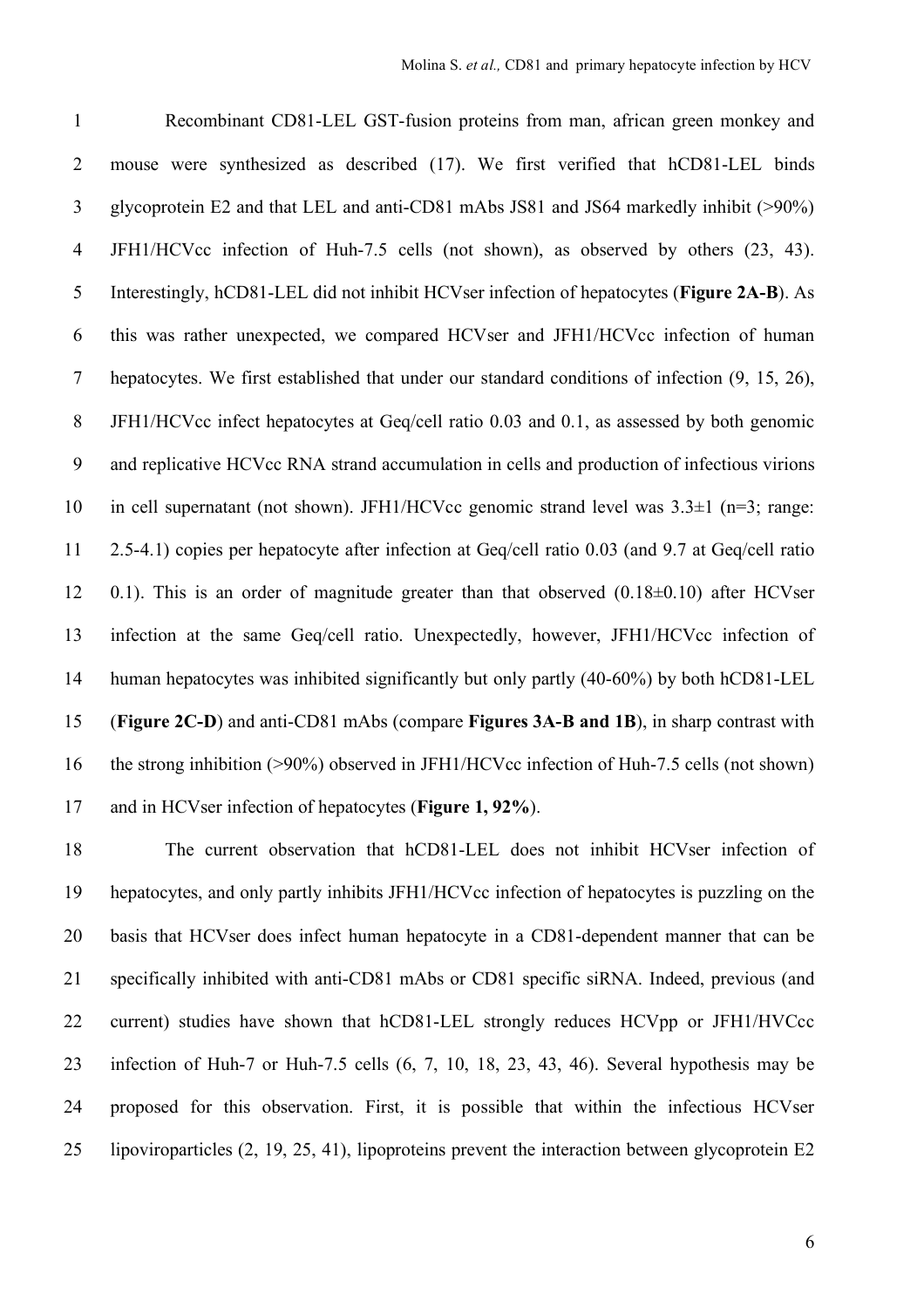and hCD81-LEL. This is supported by the findings that viral particles from human plasma do not bind hCD81-LEL (44) and that some human sera have to be treated with a detergent (deoxycholate) to release HCV particles able to interact with CD81 in Huh-7 cells (40). Second, it is possible that the affinity of hCD81-LEL for E2 is much lower than that of membrane-bound CD81 in normal hepatocyte. Third, a primary binding of HCVser to a non- CD81 membrane molecule as for example LDLR and SR-BI (14, 26), may trigger the virus binding to CD81 on the hepatocyte membrane so that hCD81-LEL cannot compete in the natural membrane environment.

 In contrast to recombinant CD81-LEL proteins which are expected to compete with the natural membrane receptor for binding virus particles, antibodies directly target the cellular receptor. Their efficiency is therefore expected to be greater. This is consistent with current results revealing that the efficacy of mAbJS81 is approximately one to two orders of magnitude greater than that of recombinant hCD81-LEL, on a molar concentration basis (not shown). Anti-CD81 mAbs inhibited JFH1/HCVcc infection of primary hepatocytes to a weaker extent (60%) as compared with HCVser infection of primary hepatocytes (92%), and JFH1/HCVcc infection of Huh-7.5 cells (>90%, not shown). It is possible that the higher input of infectious virus in JFH1/HCVcc *versus* HCVser infection of hepatocytes, the difference in affinity or kinetics of HCV interaction with Huh-7.5 *versus* hepatocyte membrane receptors, and the difference in membrane protein population in Huh-7.5 cells *versus* hepatocytes account for these differences in inhibition efficiency. In sum, the data obtained on recombinant CD81-LEL and anti-CD81 antibodies suggest that CD81 has a much greater impact on the entry of JFH1/HCVcc in Huh-7.5 cells than it does on the entry of HCVcc particles in primary hepatocytes. Nevertheless, other data provided here show that CD81 indeed mediates the entry of HCVser in hepatocytes. It is therefore possible that the nature of the couple cell-virion is an important determinant of the virus entry process.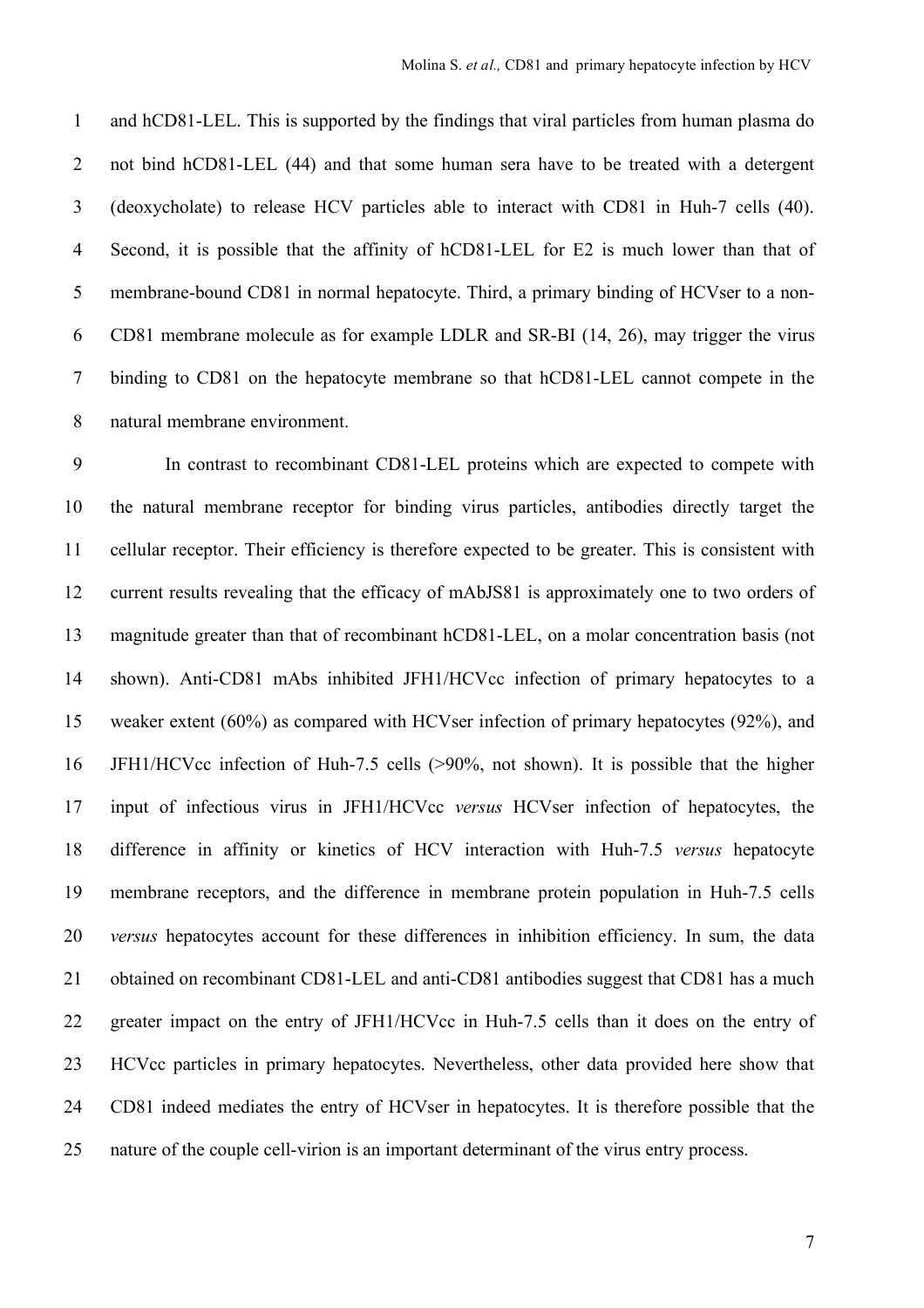It is interesting that JFH1/HCVcc particles are able to infect primary human hepatocytes as revealed here by the intracellular accumulation of both genomic and replicative (not shown) strands. Indeed, although HCVser are infectious for primary hepatocytes, it has to be noted that less than 15% of the tested sera are actually infectious (15). The reason for this observation is unclear but could be related to the presence of anti- HCV antibodies in the serum of chronically infected patients. In addition, the Geq/cell ratio with HCVser can hardly be greater than 0.1 because of the limited amounts of infectious serum. Hence, the possibility to infect primary hepatocytes with unlimited amounts of JFH1/HCVcc at much greater Geq/cell ratio will strongly facilitate future studies. The rate of genome replication of JFH1/HCVcc in human hepatocytes appears to be one order of magnitude greater than that observed with HCVser, whereas it is one order of magnitude smaller than that observed in Huh-7.5 cells at the same Geq/cell ratio. Thus, although JFH1/HCVcc particles are adapted to Huh-7.5 cells, they can replicate their genome and proliferate in primary human hepatocytes, albeit at a lower rate. This could result from the greater antiviral response of human hepatocytes as compared to Huh-7.5 cells (L. Pichard- Garcia, S. Molina, P. Maurel, unpublished results). On the other hand, the fact that the rate of genome replication of JFH1/HCVcc in hepatocytes is greater than that of HCVser suggests that either only a small portion of HCVser virions are infectious, or antibodies present in the serum strongly affect their infectivity.

 In conclusion, CD81 plays a critical role in an early step of HCVser infection of primary human hepatocytes. Comparative studies on HCVser *versus* JFH1/HCVcc infection of human hepatocytes and on JFH1/HCVcc infection of human hepatocytes *versus* Huh-7.5 cells suggest that the nature of the couple cell-virion is a determinant factor for virus entry. This would be consistent with the fact that several receptor candidates have been identified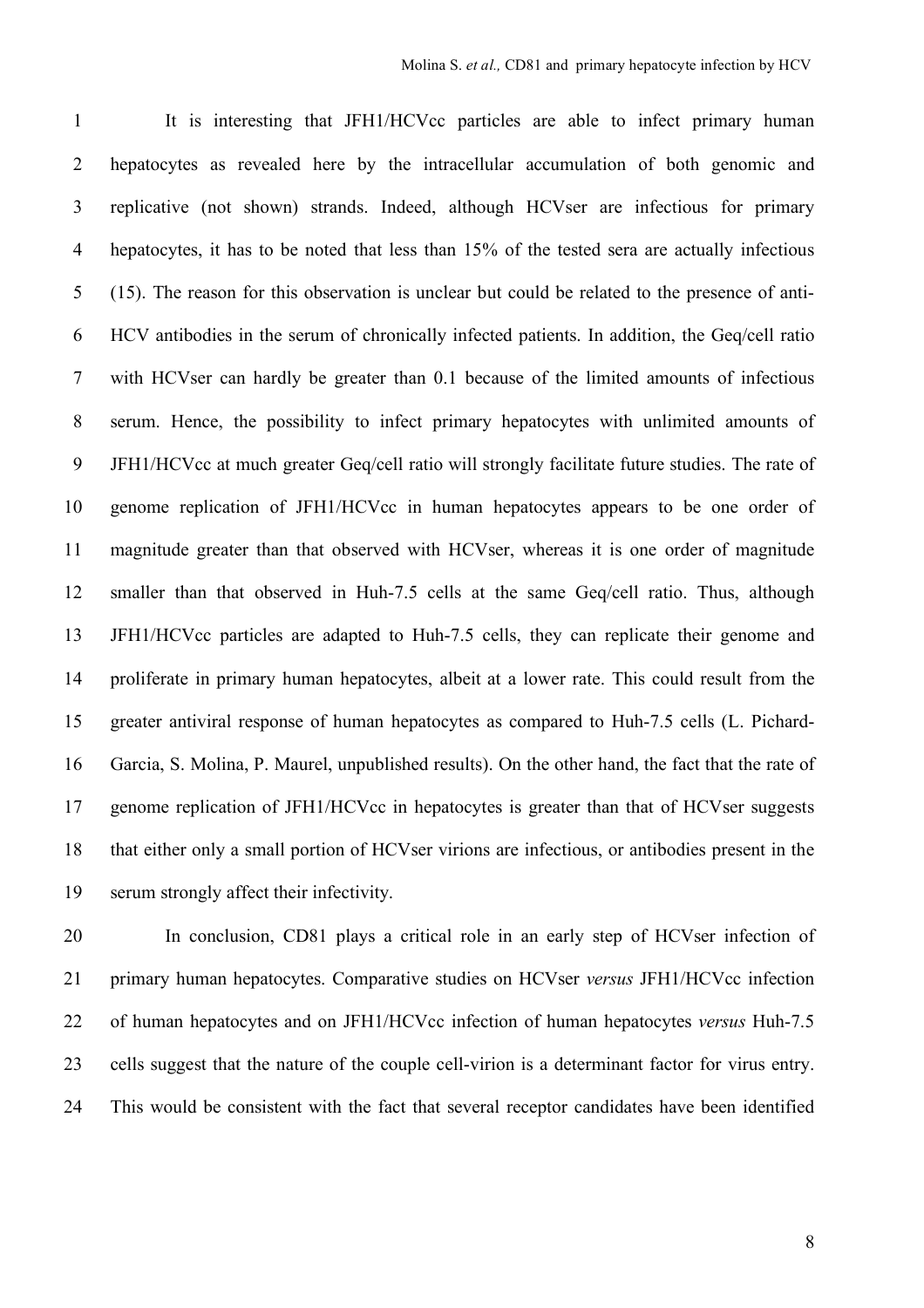- for HCV and that their interactions with one another or with other membrane components
- might modulate the way they associate with the various virion populations.
- 
- 
-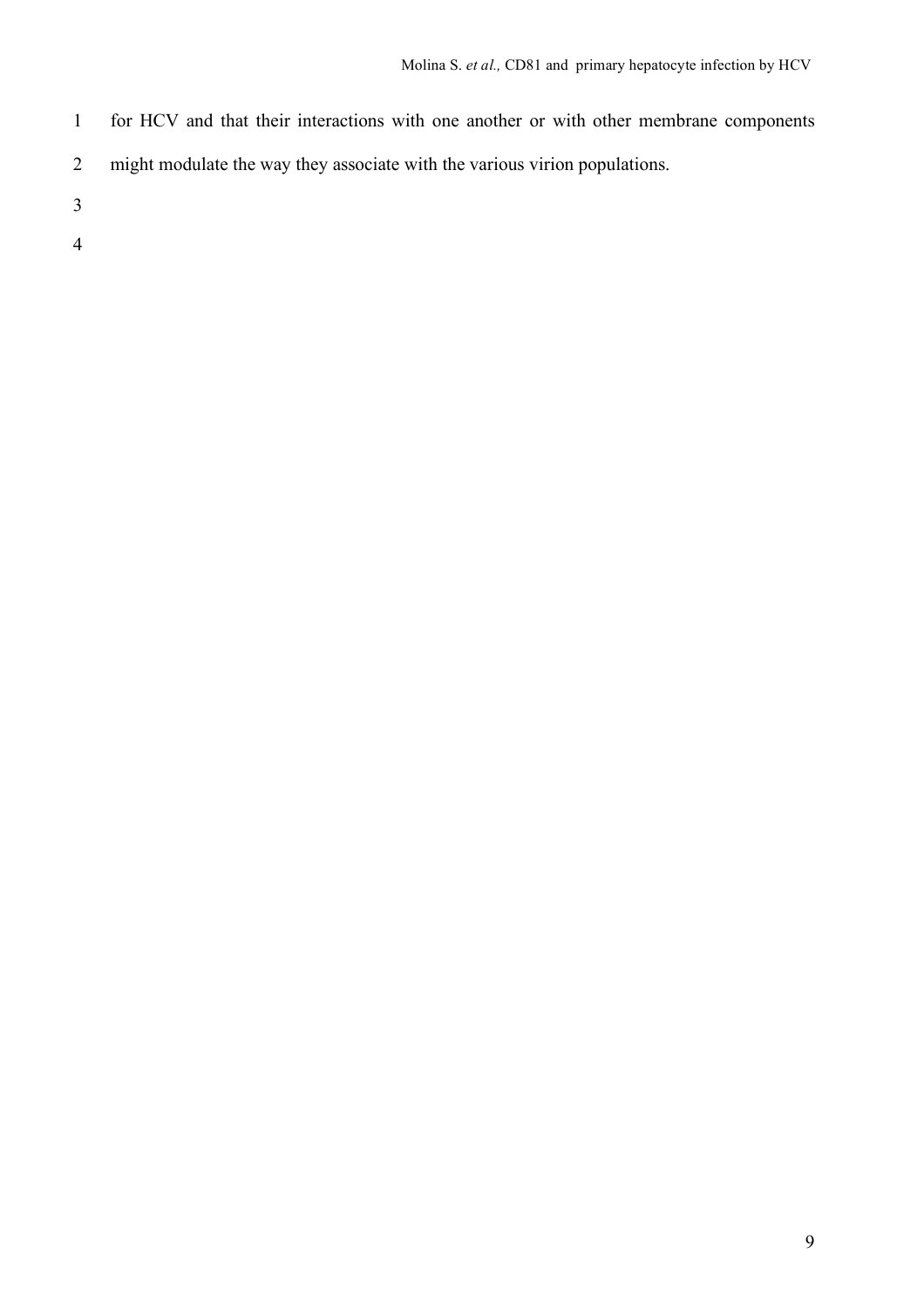#### **ACKNOWLEDGMENTS**

 We would like to express our thanks to: Dr Shoshana Levy (Stanford University Medical Center) for providing the transformed E. coli strains expressing recombinant CD81- LEL fusion proteins, Dr Takaji Wakita (Tokyo Metropolitan Institute of Neuroscience) for providing the pJFH1 plasmid, Dr Charles Rice (Rockefeller University New York) for providing the Huh-7.5 cell line, and Drs François-Loïc Cosset, Marlène Dreux and Dimitri Lavillette (Inserm U412, Lyon) for their help in the preparation of lentivirus and their experiments on the CD81-LEL protein effect on HCVpp entry in Huh-7 cells. This work was supported by grant 01031 from the "Agence Nationale de Recherches sur le SIDA et les hépatites virales" (ANRS) and grant 5869 C from "Association pour la Recherche sur le Cancer" (ARC) to C. F-W. Both V.C and S.M were supported by an ANRS fellowship. J.D. is an international scholar of the Howard Hughes Medical Institute.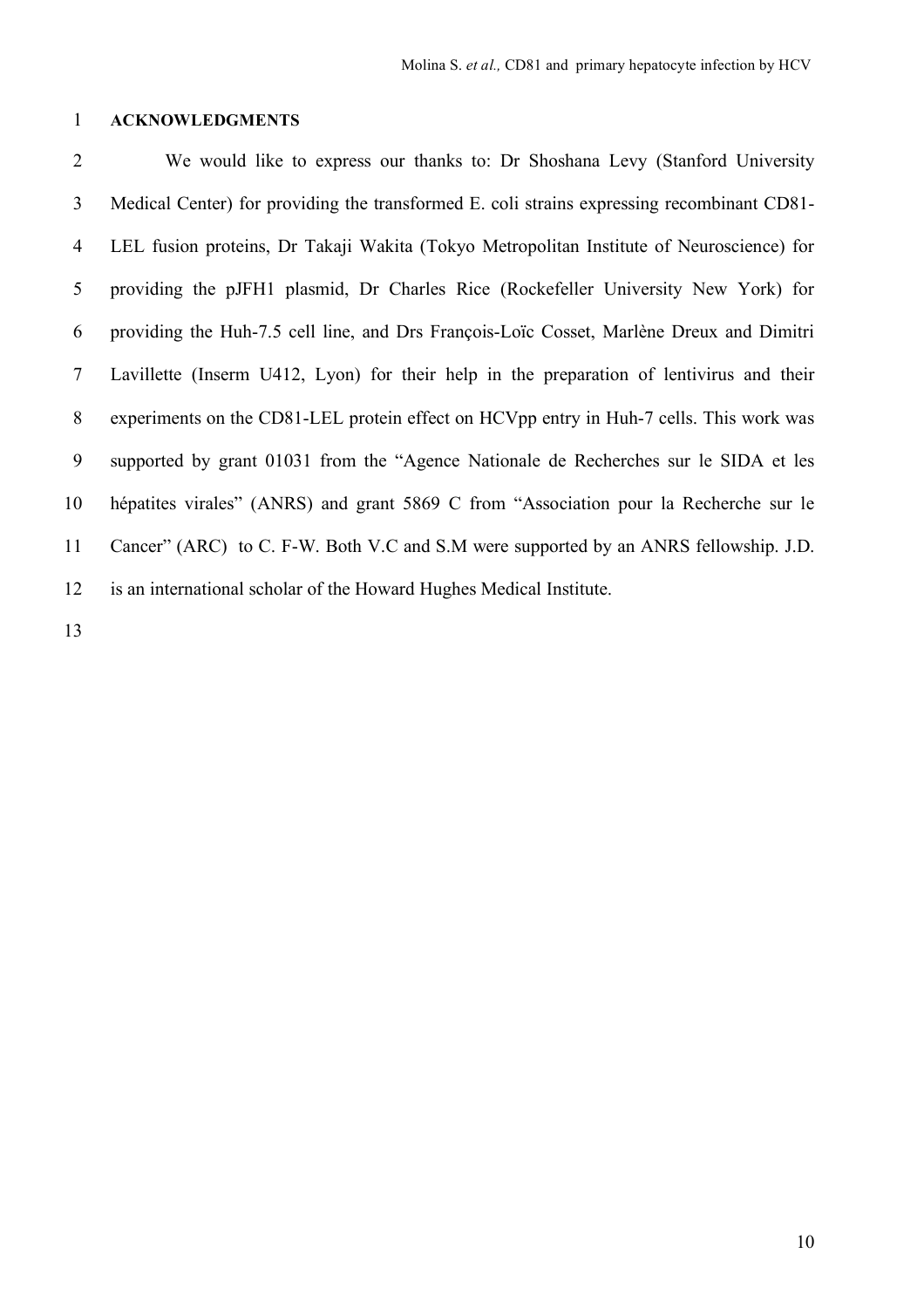### **REFERENCES**

- 1. **Abou-Jaoude, G., S. Molina, P. Maurel, and C. Sureau.** 2007. Myristoylation signal transfer from the large to the middle or the small HBV envelope protein leads to a loss of HDV particles infectivity. Virology.
- 2. **Andre, P., F. Komurian-Pradel, S. Deforges, M. Perret, J. L. Berland, M. Sodoyer, S. Pol, C. Brechot, G. Paranhos-Baccala, and V. Lotteau.** 2002. Characterization of low- and very-low-density hepatitis C virus RNA-containing 8 particles. J Virol **76:**6919-28.<br>9 3. **Assenat, E., S. Gerbal-Chalc**
- 3. **Assenat, E., S. Gerbal-Chaloin, D. Larrey, J. Saric, J. M. Fabre, P. Maurel, M. J. Vilarem, and J. M. Pascussi.** 2004. Interleukin 1beta inhibits CAR-induced expression of hepatic genes involved in drug and bilirubin clearance. Hepatology **40:**951-60.
- 4. **Barth, H., C. Schafer, M. I. Adah, F. Zhang, R. J. Linhardt, H. Toyoda, A. Kinoshita-Toyoda, T. Toida, T. H. Van Kuppevelt, E. Depla, F. Von Weizsacker, H. E. Blum, and T. F. Baumert.** 2003. Cellular binding of hepatitis C virus envelope glycoprotein E2 requires cell surface heparan sulfate. J Biol Chem **278:**41003-12.
- 5. **Barth, H., E. K. Schnober, F. Zhang, R. J. Linhardt, E. Depla, B. Boson, F. L. Cosset, A. H. Patel, H. E. Blum, and T. F. Baumert.** 2006. Viral and cellular determinants of the hepatitis C virus envelope-heparan sulfate interaction. J Virol **80:**10579-90.
- 6. **Bartosch, B., J. Dubuisson, and F. L. Cosset.** 2003. Infectious hepatitis C virus pseudo-particles containing functional E1-E2 envelope protein complexes. J Exp Med **197:**633-42.
- 7. **Bartosch, B., A. Vitelli, C. Granier, C. Goujon, J. Dubuisson, S. Pascale, E. Scarselli, R. Cortese, A. Nicosia, and F. L. Cosset.** 2003. Cell entry of hepatitis C virus requires a set of co-receptors that include the CD81 tetraspanin and the SR-B1 scavenger receptor. J Biol Chem **278:**41624-30.
- 8. **Biron-Andreani, C., C. Bezat-Bouchahda, E. Raulet, L. Pichard-Garcia, J. M. Fabre, J. Saric, J. Baulieux, J. F. Schved, and P. Maurel.** 2004. Secretion of functional plasma haemostasis proteins in long-term primary cultures of human hepatocytes. Br J Haematol **125:**638-46.
- 9. **Castet, V., C. Fournier, A. Soulier, R. Brillet, J. Coste, D. Larrey, D. Dhumeaux, P. Maurel, and J. M. Pawlotsky.** 2002. Alpha interferon inhibits hepatitis C virus replication in primary human hepatocytes infected in vitro. J Virol **76:**8189-99.
- 10. **Cormier, E. G., F. Tsamis, F. Kajumo, R. J. Durso, J. P. Gardner, and T. Dragic.** 2004. CD81 is an entry coreceptor for hepatitis C virus. Proc Natl Acad Sci U S A **101:**7270-4.
- 11. **Drocourt, L., J. C. Ourlin, J. M. Pascussi, P. Maurel, and M. J. Vilarem.** 2002. Expression of CYP3A4, CYP2B6, and CYP2C9 is regulated by the vitamin D receptor pathway in primary human hepatocytes. J Biol Chem **277:**25125-32.
- 12. **Evans, M. J., T. von Hahn, D. M. Tscherne, A. J. Syder, M. Panis, B. Wolk, T. Hatziioannou, J. A. McKeating, P. D. Bieniasz, and C. M. Rice.** 2007. Claudin-1 is a hepatitis C virus co-receptor required for a late step in entry. Nature **446:**801-5.
- 13. **Ferrini, J. B., L. Pichard, J. Domergue, and P. Maurel.** 1997. Long-term primary cultures of adult human hepatocytes. Chem Biol Interact **107:**31-45.
- 14. **Flint, M., T. von Hahn, J. Zhang, M. Farquhar, C. T. Jones, P. Balfe, C. M. Rice, and J. A. McKeating.** 2006. Diverse CD81 proteins support hepatitis C virus infection. J Virol **80:**11331-42.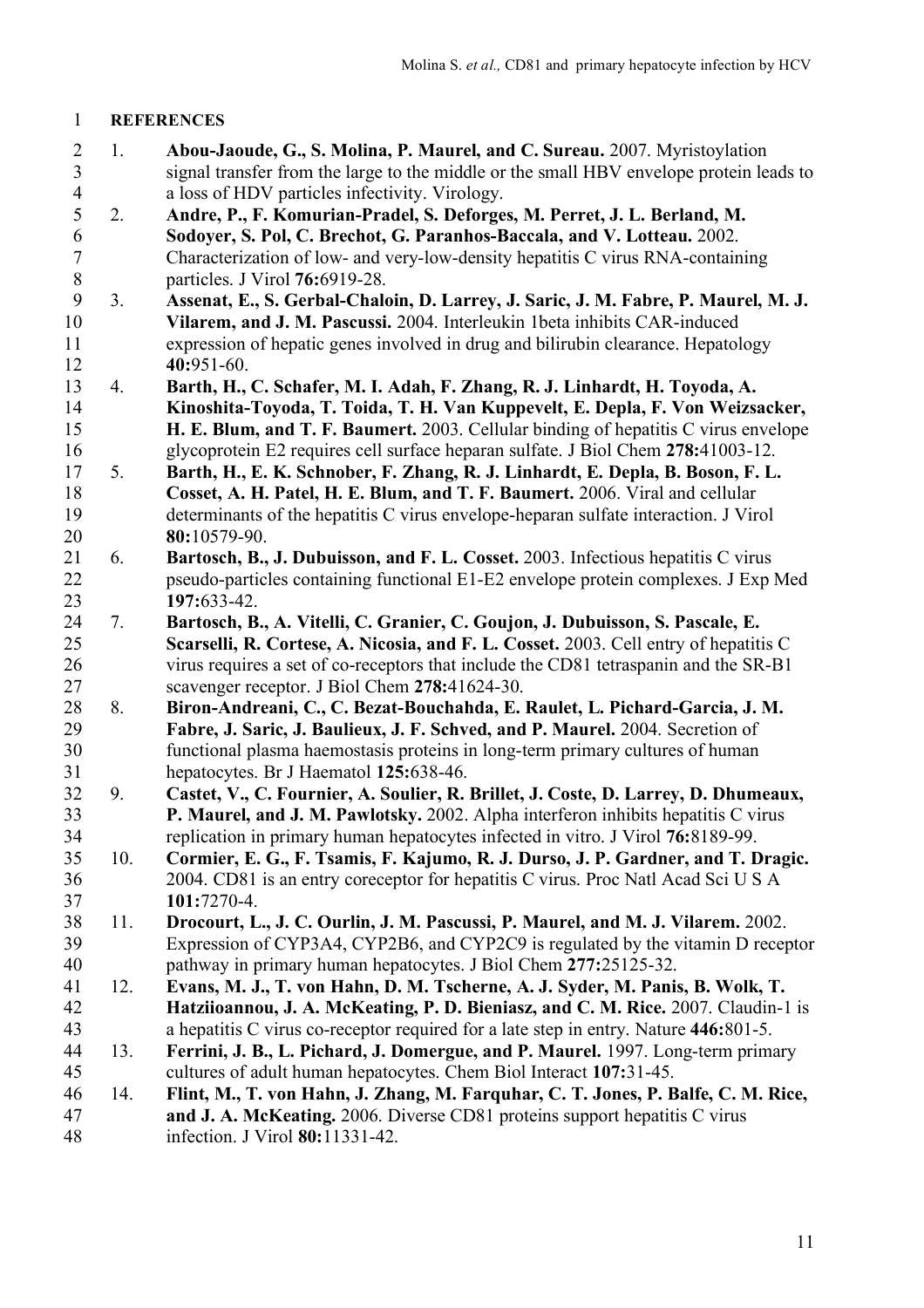- 15. **Fournier, C., C. Sureau, J. Coste, J. Ducos, G. Pageaux, D. Larrey, J. Domergue, and P. Maurel.** 1998. In vitro infection of adult normal human hepatocytes in primary culture by hepatitis C virus. J Gen Virol **79 (Pt 10):**2367-74.
- 16. **Gerbal-Chaloin, S., M. Daujat, J. M. Pascussi, L. Pichard-Garcia, M. J. Vilarem, and P. Maurel.** 2002. Transcriptional regulation of CYP2C9 gene. Role of glucocorticoid receptor and constitutive androstane receptor. J Biol Chem **277:**209-17.
- 17. **Higginbottom, A., E. R. Quinn, C. C. Kuo, M. Flint, L. H. Wilson, E. Bianchi, A. Nicosia, P. N. Monk, J. A. McKeating, and S. Levy.** 2000. Identification of amino acid residues in CD81 critical for interaction with hepatitis C virus envelope glycoprotein E2. J Virol **74:**3642-9.
- 18. **Hsu, M., J. Zhang, M. Flint, C. Logvinoff, C. Cheng-Mayer, C. M. Rice, and J. A. McKeating.** 2003. Hepatitis C virus glycoproteins mediate pH-dependent cell entry of pseudotyped retroviral particles. Proc Natl Acad Sci U S A **100:**7271-6.
- 19. **Kanto, T., N. Hayashi, T. Takehara, H. Hagiwara, E. Mita, M. Naito, A. Kasahara, H. Fusamoto, and T. Kamada.** 1995. Density analysis of hepatitis C virus particle population in the circulation of infected hosts: implications for virus neutralization or persistence. J Hepatol **22:**440-8.
- 20. **Lanford, R. E., D. Chavez, F. V. Chisari, and C. Sureau.** 1995. Lack of detection of negative-strand hepatitis C virus RNA in peripheral blood mononuclear cells and other extrahepatic tissues by the highly strand-specific rTth reverse transcriptase PCR. J Virol **69:**8079-83.
- 21. **Lanford, R. E., C. Sureau, J. R. Jacob, R. White, and T. R. Fuerst.** 1994. Demonstration of in vitro infection of chimpanzee hepatocytes with hepatitis C virus using strand-specific RT/PCR. Virology **202:**606-14.
- 22. **Lavillette, D., A. W. Tarr, C. Voisset, P. Donot, B. Bartosch, C. Bain, A. H. Patel, J. Dubuisson, J. K. Ball, and F. L. Cosset.** 2005. Characterization of host-range and cell entry properties of the major genotypes and subtypes of hepatitis C virus. Hepatology **41:**265-74.
- 23. **Lindenbach, B. D., M. J. Evans, A. J. Syder, B. Wolk, T. L. Tellinghuisen, C. C. Liu, T. Maruyama, R. O. Hynes, D. R. Burton, J. A. McKeating, and C. M. Rice.** 2005. Complete replication of hepatitis C virus in cell culture. Science **309:**623-6.
- 24. **Lozach, P. Y., H. Lortat-Jacob, A. de Lacroix de Lavalette, I. Staropoli, S. Foung, A. Amara, C. Houles, F. Fieschi, O. Schwartz, J. L. Virelizier, F. Arenzana- Seisdedos, and R. Altmeyer.** 2003. DC-SIGN and L-SIGN are high affinity binding receptors for hepatitis C virus glycoprotein E2. J Biol Chem **278:**20358-66.
- 25. **Miyamoto, H., H. Okamoto, K. Sato, T. Tanaka, and S. Mishiro.** 1992. Extraordinarily low density of hepatitis C virus estimated by sucrose density gradient centrifugation and the polymerase chain reaction. J Gen Virol **73 (Pt 3):**715-8.
- 26. **Molina, S., V. Castet, C. Fournier-Wirth, L. Pichard-Garcia, R. Avner, D. Harats, J. Roitelman, R. Barbaras, P. Graber, P. Ghersa, M. Smolarsky, A. Funaro, F. Malavasi, D. Larrey, J. Coste, J. M. Fabre, A. Sa-Cunha, and P. Maurel.** 2007. The low-density lipoprotein receptor plays a role in the infection of primary human hepatocytes by hepatitis C virus. J Hepatol **46:**411-9.
- 27. **Ng, T. I., H. Mo, T. Pilot-Matias, Y. He, G. Koev, P. Krishnan, R. Mondal, R. Pithawalla, W. He, T. Dekhtyar, J. Packer, M. Schurdak, and A. Molla.** 2007. Identification of host genes involved in hepatitis C virus replication by small interfering RNA technology. Hepatology **45:**1413-1421.
- 28. **Pascussi, J. M., A. Robert, M. Nguyen, O. Walrant-Debray, M. Garabedian, P. Martin, T. Pineau, J. Saric, F. Navarro, P. Maurel, and M. J. Vilarem.** 2005.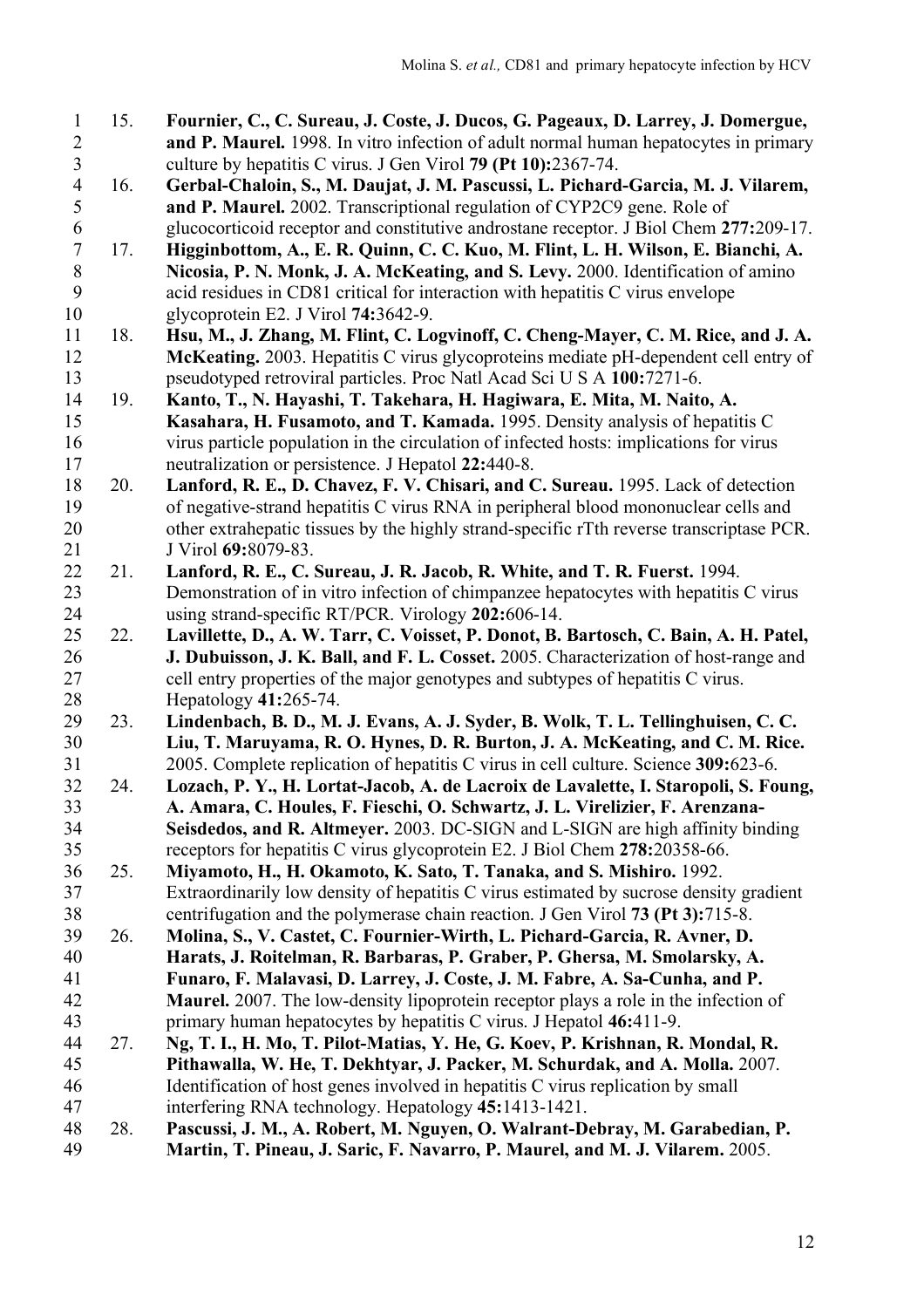Possible involvement of pregnane X receptor-enhanced CYP24 expression in drug- induced osteomalacia. J Clin Invest **115:**177-86. 29. **Petracca, R., F. Falugi, G. Galli, N. Norais, D. Rosa, S. Campagnoli, V. Burgio, E. Di Stasio, B. Giardina, M. Houghton, S. Abrignani, and G. Grandi.** 2000. Structure-function analysis of hepatitis C virus envelope-CD81 binding. J Virol **74:**4824-30. 30. **Pichard, L., E. Raulet, G. Fabre, J. B. Ferrini, J. C. Ourlin, and P. Maurel.** 2006. Human hepatocyte culture. Methods Mol Biol **320:**283-93. 31. **Pichard-Garcia, L., S. Gerbal-Chaloin, J. B. Ferrini, J. M. Fabre, and P. Maurel.** 2002. Use of long-term cultures of human hepatocytes to study cytochrome P450 gene expression. Methods Enzymol **357:**311-21. 32. **Pileri, P., Y. Uematsu, S. Campagnoli, G. Galli, F. Falugi, R. Petracca, A. J. Weiner, M. Houghton, D. Rosa, G. Grandi, and S. Abrignani.** 1998. Binding of hepatitis C virus to CD81. Science **282:**938-41. 33. **Qin, X. F., D. S. An, I. S. Chen, and D. Baltimore.** 2003. Inhibiting HIV-1 infection in human T cells by lentiviral-mediated delivery of small interfering RNA against CCR5. Proc Natl Acad Sci U S A **100:**183-8. 34. **Richardson, B. A., and J. Overbaugh.** 2005. Basic statistical considerations in virological experiments. J Virol **79:**669-76. 35. **Roccasecca, R., H. Ansuini, A. Vitelli, A. Meola, E. Scarselli, S. Acali, M. Pezzanera, B. B. Ercole, J. McKeating, A. Yagnik, A. Lahm, A. Tramontano, R. Cortese, and A. Nicosia.** 2003. Binding of the hepatitis C virus E2 glycoprotein to CD81 is strain specific and is modulated by a complex interplay between hypervariable regions 1 and 2. J Virol **77:**1856-67. 36. **Saunier, B., M. Triyatni, L. Ulianich, P. Maruvada, P. Yen, and L. D. Kohn.** 2003. Role of the asialoglycoprotein receptor in binding and entry of hepatitis C virus structural proteins in cultured human hepatocytes. J Virol **77:**546-59. 37. **Scarselli, E., H. Ansuini, R. Cerino, R. M. Roccasecca, S. Acali, G. Filocamo, C. Traboni, A. Nicosia, R. Cortese, and A. Vitelli.** 2002. The human scavenger receptor class B type I is a novel candidate receptor for the hepatitis C virus. Embo J **21:**5017-25. 38. **Shaw, M. L., J. McLauchlan, P. R. Mills, A. H. Patel, and E. A. McCruden.** 2003. Characterisation of the differences between hepatitis C virus genotype 3 and 1 glycoproteins. J Med Virol **70:**361-72. 39. **Sureau, C., C. Fournier-Wirth, and P. Maurel.** 2003. Role of N glycosylation of hepatitis B virus envelope proteins in morphogenesis and infectivity of hepatitis delta virus. J Virol **77:**5519-23. 38 40. Tan, Y. J., S. P. Lim, P. Ng, P. Y. Goh, S. G. Lim, Y. H. Tan, and W. Hong. 2003. CD81 engineered with endocytotic signals mediates HCV cell entry: implications for receptor usage by HCV in vivo. Virology **308:**250-69. 41. **Thomssen, R., S. Bonk, and A. Thiele.** 1993. Density heterogeneities of hepatitis C virus in human sera due to the binding of beta-lipoproteins and immunoglobulins. Med Microbiol Immunol (Berl) **182:**329-34. 42. **von Hahn, T., B. D. Lindenbach, A. Boullier, O. Quehenberger, M. Paulson, C. M. Rice, and J. A. McKeating.** 2006. Oxidized low-density lipoprotein inhibits hepatitis C virus cell entry in human hepatoma cells. Hepatology **43:**932-42. 43. **Wakita, T., T. Pietschmann, T. Kato, T. Date, M. Miyamoto, Z. Zhao, K. Murthy, A. Habermann, H. G. Krausslich, M. Mizokami, R. Bartenschlager, and T. J. Liang.** 2005. Production of infectious hepatitis C virus in tissue culture from a cloned viral genome. Nat Med **11:**791-6.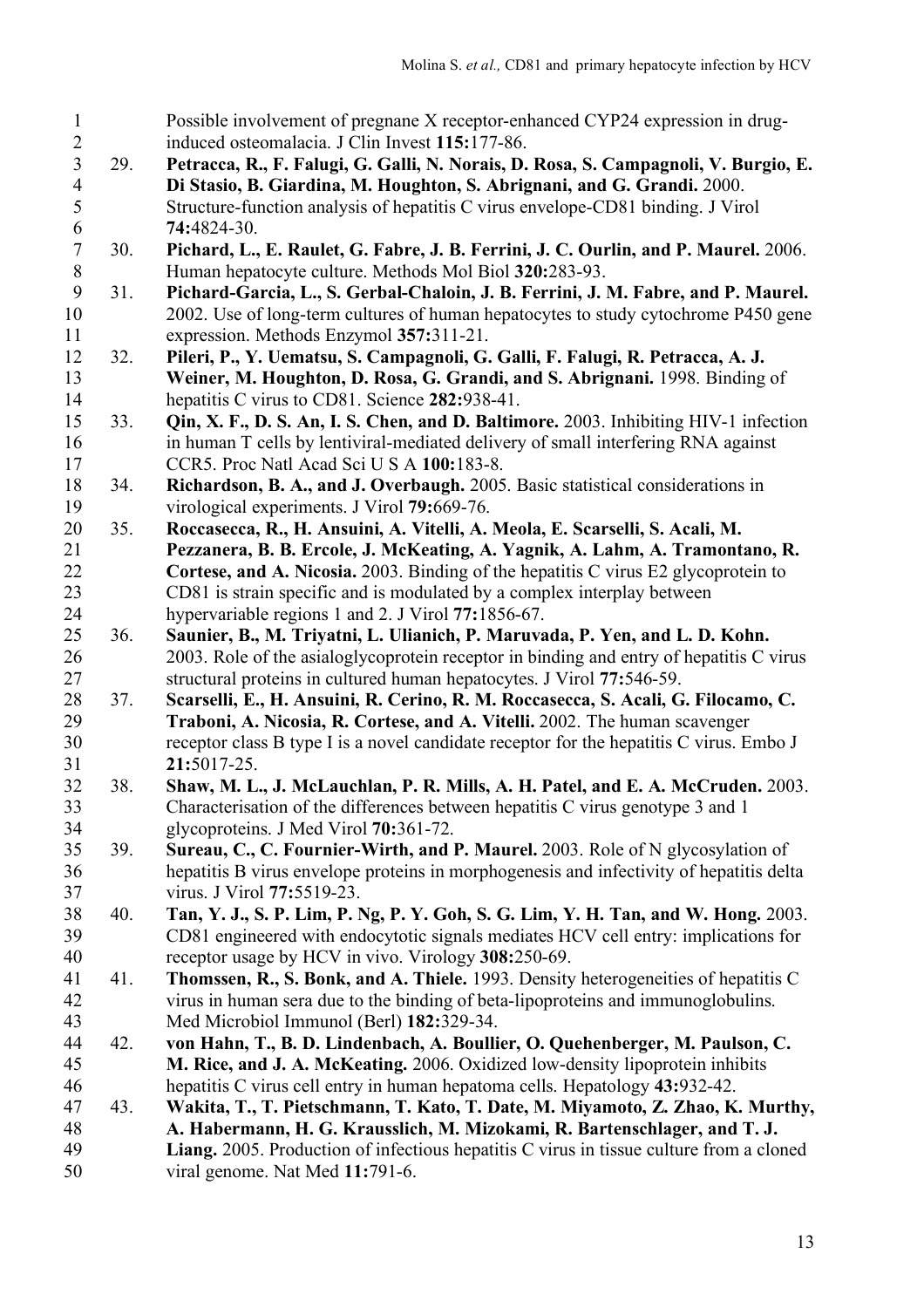- 44. **Wunschmann, S., J. D. Medh, D. Klinzmann, W. N. Schmidt, and J. T. Stapleton.** 2 2000. Characterization of hepatitis C virus (HCV) and HCV E2 interactions with<br>
2 2 2 2 2 2 3 4 45. Yamamoto, Y., T. Kawamoto, and M. Negishi. 2003. The role of the nuclear CD81 and the low-density lipoprotein receptor. J Virol **74:**10055-62.
- 45. **Yamamoto, Y., T. Kawamoto, and M. Negishi.** 2003. The role of the nuclear 5 receptor CAR as a coordinate regulator of hepatic gene expression in defense against<br>6 chemical toxicity. Arch Biochem Biophys 409:207-11. chemical toxicity. Arch Biochem Biophys **409:**207-11.
- 46. **Zhong, J., P. Gastaminza, G. Cheng, S. Kapadia, T. Kato, D. R. Burton, S. F. Wieland, S. L. Uprichard, T. Wakita, and F. V. Chisari.** 2005. Robust hepatitis C virus infection in vitro. Proc Natl Acad Sci U S A **102:**9294-9.
- 
-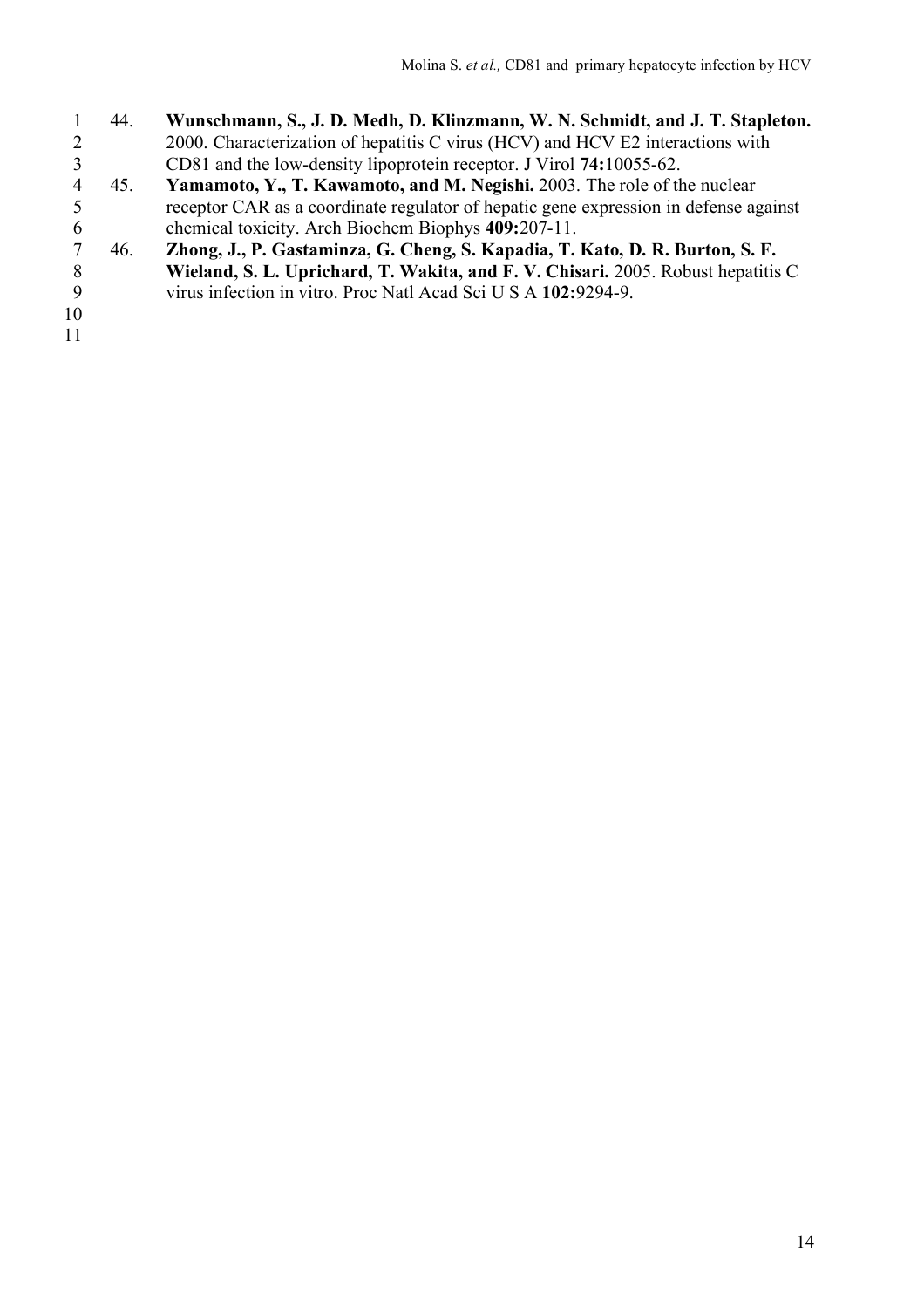#### **LEGENDS**

## **FIGURE 1. Effect of anti-CD81 mAbs and of siRNA-mediated silencing of CD81 on HCVser infection of primary human hepatocyte (PHH)**

 Three days post-plating, hepatocytes FTBP from a 52y-old male with metastasis of colic tumor were exposed or not (UT) to increasing concentrations (0.5 to 6 µg/ml) of anti-CD81 mAbs JS81 or JS64, or anti-CD9 mAbs M-L13, or mouse IgG1 isotype MOPC-21 for 30 min 7 before inoculation with HCV(+) serum S298 (genotype 3a, 1.5  $10^6$  IU/mL). Following overnight exposure, cells were washed three times and the culture was continued. Five days post-inoculation, cells were washed three times and total cellular RNA was extracted.

A. One µg of total RNA was analysed by rTth-RT-PCR for the replicative RNA strand.

 B. One µg of the same RNA sample was analysed by real-time PCR for the genomic strand. RNA quality control was evaluated by performing a quantification of GAPDH mRNA in each sample. Amounts of HCV RNA were normalized to GAPDH mRNA. Results are expressed as percent of intracellular viral RNA relative to the amount obtained in *in vitro* infected hepatocytes in the absence of treatment (0). Data are mean of three independent assays. These results are representative of observations made with *all other hepatocyte cultures* from different donors used in this work.

 C. Three days post-plating, hepatocytes FT168 (75y-old female with metastasis of colic 19 tumor) were exposed to  $HCV(+)$  serum S42 (genotype 1b, 6  $10^6$  IU/mL), S31 (genotype 2, 13 20  $10^6$  IU/mL) or S34 (genotype 1b, 60  $10^6$  IU/mL), hepatocytes FT196 (35y-old female with 21 metastasis of colic tumor) were exposed to serum S155 (genotype 1a, 1.1  $10^6$  IU/mL), hepatocytes FT 212 (52y-old male with metastasis of colic tumor) were exposed to serum 23 S183 (genotype 3a, 2.6  $10^6$  IU/mL), and hepatocytes FT249 (52y-old male with metastasis of 24 colic tumor) were exposed to serum S192 (genotype 3a, 2.5  $10^6$  IU/mL), in the absence (UT) or presence of anti-CD81 mAbs JS81 at 4 µg/ml (mAbs), and further analysis was carried out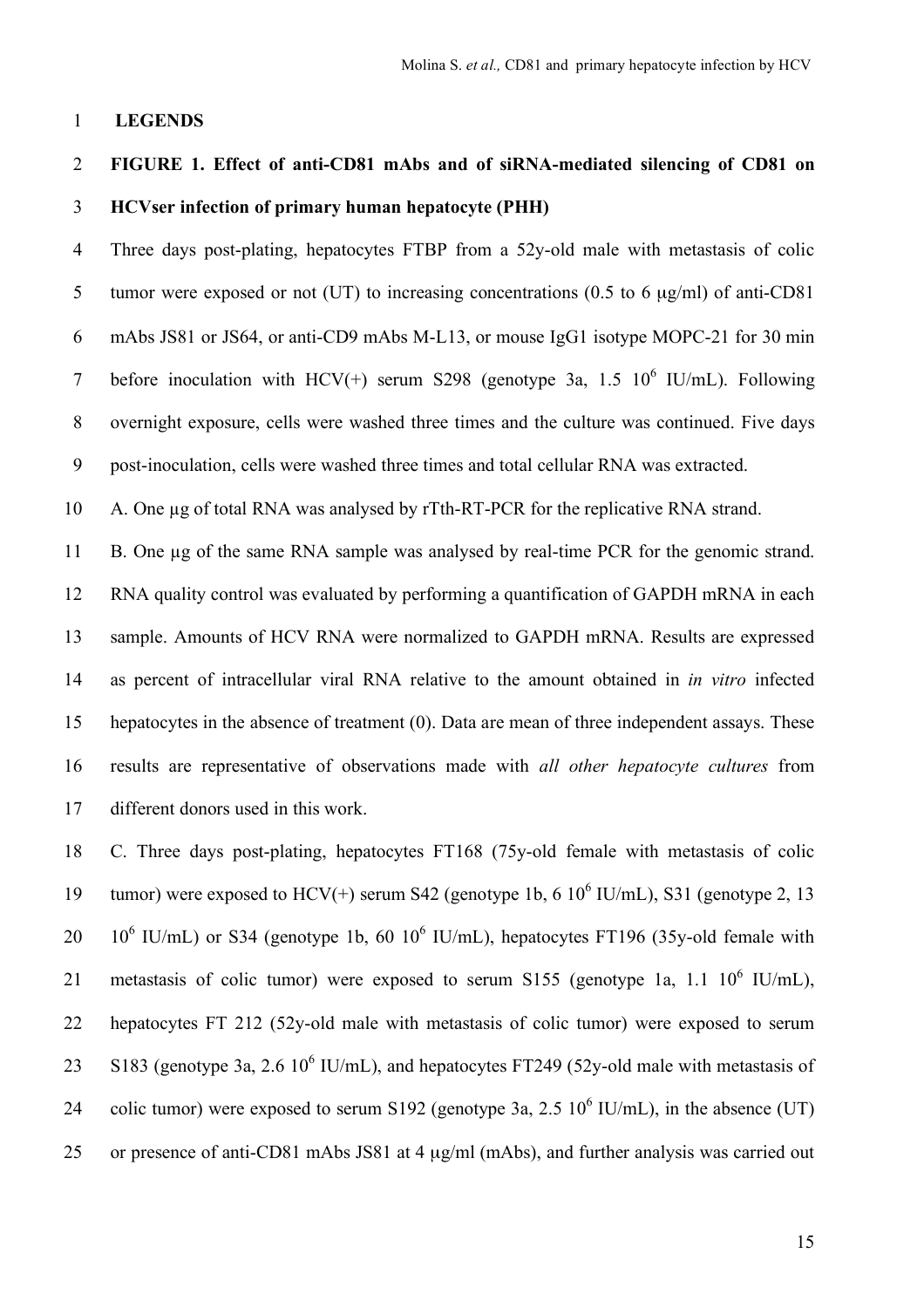as indicated above. Amounts of HCV RNA were normalized to GAPDH mRNA. Results are expressed as percent of intracellular viral RNA relative to the amount obtained in *in vitro* infected hepatocytes in the absence of treatment (UT). Data are mean of three independent assays. These results are representative of observations made with other hepatocytes cultures from different donors FT161 (35y-old male organ donor), 167 (57y-old male with metastasis of colic tumor), 176 (69y-old female with metastasis of colic tumor), 195 (17y-old male organ donor) and FTBP.

8 D and E. Three days post-plating, hepatocytes (FT196) were exposed to  $HCV(+)$  human serum S155. Cells were left untreated (UT) or treated with anti-CD81 mAbs JS81 (4 µg/ml) added either at the time of inoculation with HCV (+) serum (0), or 30 min, 1h, 2h, 4h, 8h 11 later, and further analysis was carried out as indicated above.

D. One µg of total RNA was analysed by rTth-RT-PCR for the replicative RNA strand.

 E. One µg of the same RNA sample was analysed by real-time PCR for the genomic strand. Amounts of HCV RNA were normalized to GAPDH mRNA. Results are expressed as percent of intracellular viral RNA relative to the amount obtained in *in vitro* infected hepatocytes in the absence of treatment (UT). Data are mean of three independent assays. These results are representative of observations made with another hepatocyte culture from a different donor (FT195).

 F. Hepatocytes FT259 (76y-old male with hepatocellular carcinoma) were transduced overnight with suspensions of lentivirus expressing hCD81 siRNA 412, 619 or 1262, or expressing human Constitutive Androstane Receptor (hCAR) siRNA 382, at a multiplicity of infection (MOI) 0.5 or 1. Non-transduced cells were used as control (NT). Seven days later, GFP-positive hepatocytes were stained with anti-CD81 mAb JS-81 conjugated with Zenon, and analysed by flow cytometry. The results are expressed in % of GFP-positive cells expressing (+) or not expressing (-) CD81 protein. Then, hepatocytes were infected at day 8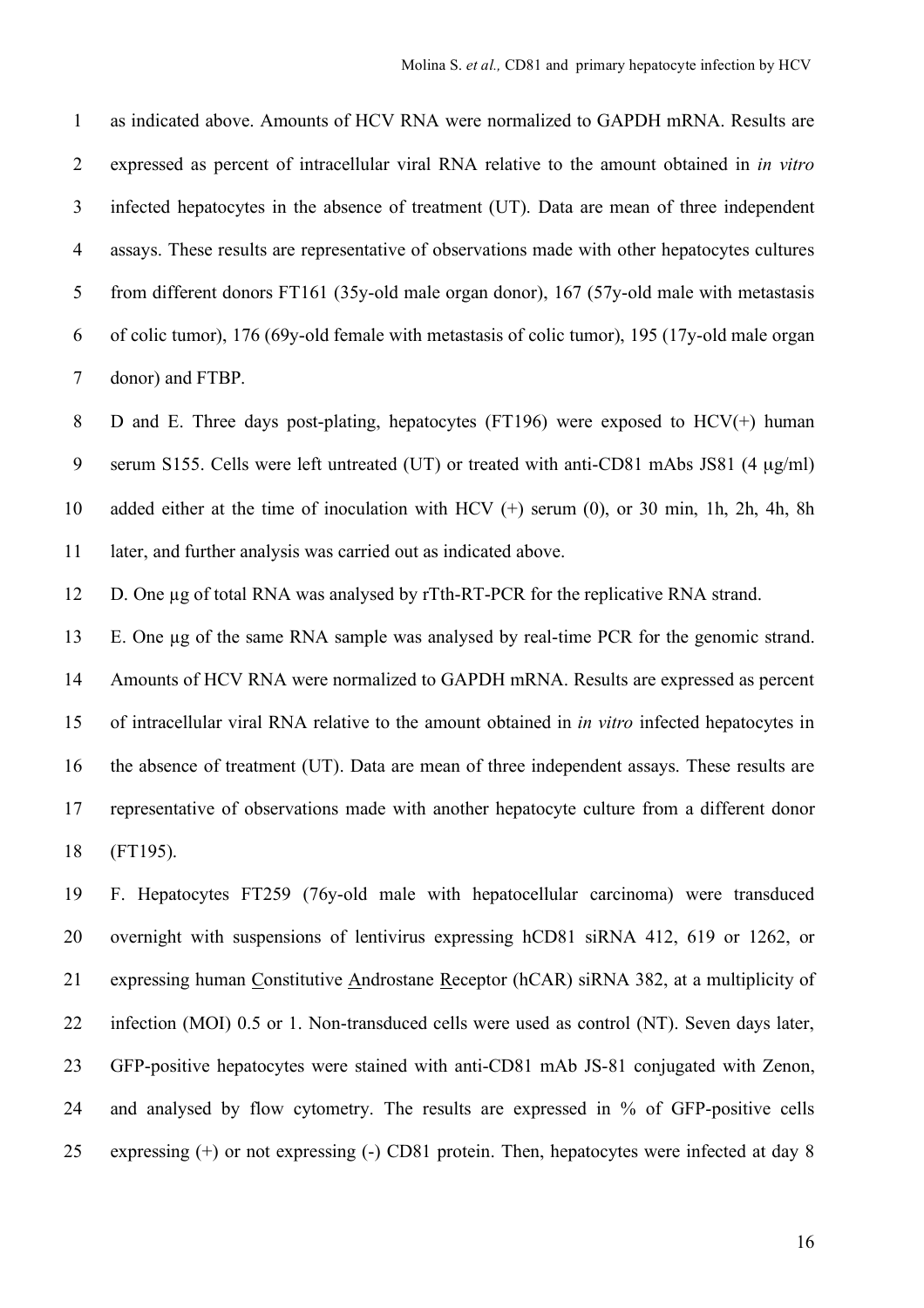1 with HCV positive serum sample S268 (genotype 1a, 4.9  $10^6$  IU/mL) and at day 3 post- inoculation the intracellular HCV RNA was analyzed by quantitative real-time RT-PCR as indicated in the legend of Figure 1. All experiments were carried out in duplicate. These results are representative of various cell cultures and infectious serum samples S297 5 (genotype 3a, 1.5  $10^6$  IU/mL) for culture FT256 (43y-old female with adenoma), and S268 6 and S301 (genotype 3a, 3.3  $10^6$  IU/mL) for culture FT259. Statistical analysis and p values were obtained using the Wilcoxon test.

## **FIGURE 2**. **Effect of recombinant mouse, green monkey and human CD81-LEL on HCVser and JFH1/HCVcc infection of primary human hepatocyte (PHH)**

 A and B. HCV positive serum S297 or S298 was pre-incubated for 30 minutes at 4°C with 10, 20 or 40µg/ml green monkey (G), mouse (M) or human (H) CD81-LEL fusion proteins and, three days post-plating, hepatocytes FT257 (30y-old female with hydatid cyst) or FT259 were inoculated with these mixtures under our standard conditions. After exposure, cells were washed three times to remove excess of inoculum and the culture was continued for 3 days. Total cellular RNA was extracted and one µg was analysed by rTth-RT-PCR for the replicative RNA strand (FT257/S297) or by real-time PCR for the genomic strand. Amounts of HCV RNA were normalized to GAPDH mRNA. All experiments were carried out in duplicate. These results represent average data obtained from these four series of experiments (FT257/S297 or S298; and FT259/S297 or S298). These experiments were repeated with two different lots of CD81-LEL fusion proteins with same results.

22 C and D. JFH1/HCVcc was pre-incubated or not (UT) with 10, 20 or 40  $\mu$ g/ml of green 23 monkey (G), human (H), or mouse (M, only 40  $\mu$ g/ml) CD81-LEL during 30 min and used to inoculate hepatocytes FT273 (64y-old male with metastasis of colic tumor), FT276 (62y-old female with metastasis of colic tumor) and FT281 (56y-old male with metastasis of colic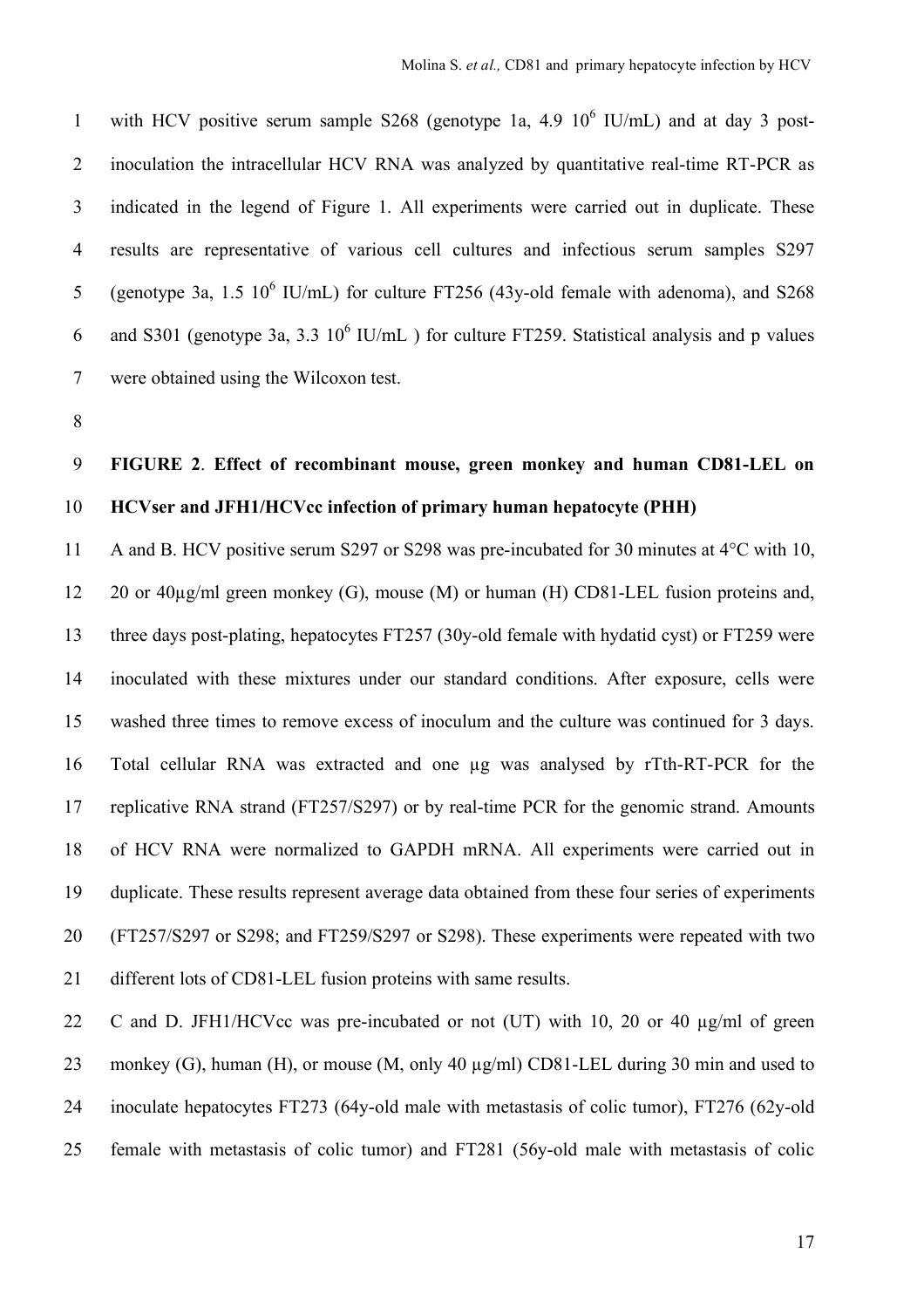tumor) at different genome equivalent per cell ratios (0.03 and 0.1), three days post-plating. 2 Three days later, cells were washed three times and total cellular RNA was extracted. One ug of the same RNA sample was analysed by real-time PCR for the genomic strand. RNA quality control was evaluated by performing a quantification of GAPDH mRNA in each sample. Amounts of HCV RNA were normalized to GAPDH mRNA. Results are expressed as genome equivalent copies per cell. Data are mean of three independent assays. Statistical analysis and p values were obtained using the Wilcoxon signed-rank test.

## **FIGURE 3**. **Effect of anti-CD81 mAbs on JFH1/HCVcc infection of primary human hepatocyte (PHH)**

 Human hepatocytes (FT273, FT276 and FT281) were inoculated with JFH1/HCVcc at different genome equivalent per cell ratios (0.03 and 0.1) in the absence (UT) or presence of 0.5 to 6 µg/ml of anti-CD81 mAbs JS81, or JS64 added for 30 min before inoculation. Control experiments were performed under the same conditions with anti-CD9 mAbs M-L13 (not shown). Following overnight exposure, cells were washed three times and the culture was continued. Three days later, cells were washed three times and total cellular RNA was extracted. One µg of total RNA was analysed by real-time PCR for the genomic strand. RNA quality control was evaluated by performing a quantification of GAPDH mRNA in each sample. Amounts of HCV RNA were normalized to GAPDH mRNA. Results are expressed 20 as percent of control (UT). Data are mean  $\pm$  SD of three independent assays. Statistical analysis and p values were obtained using the Wilcoxon signed-rank test.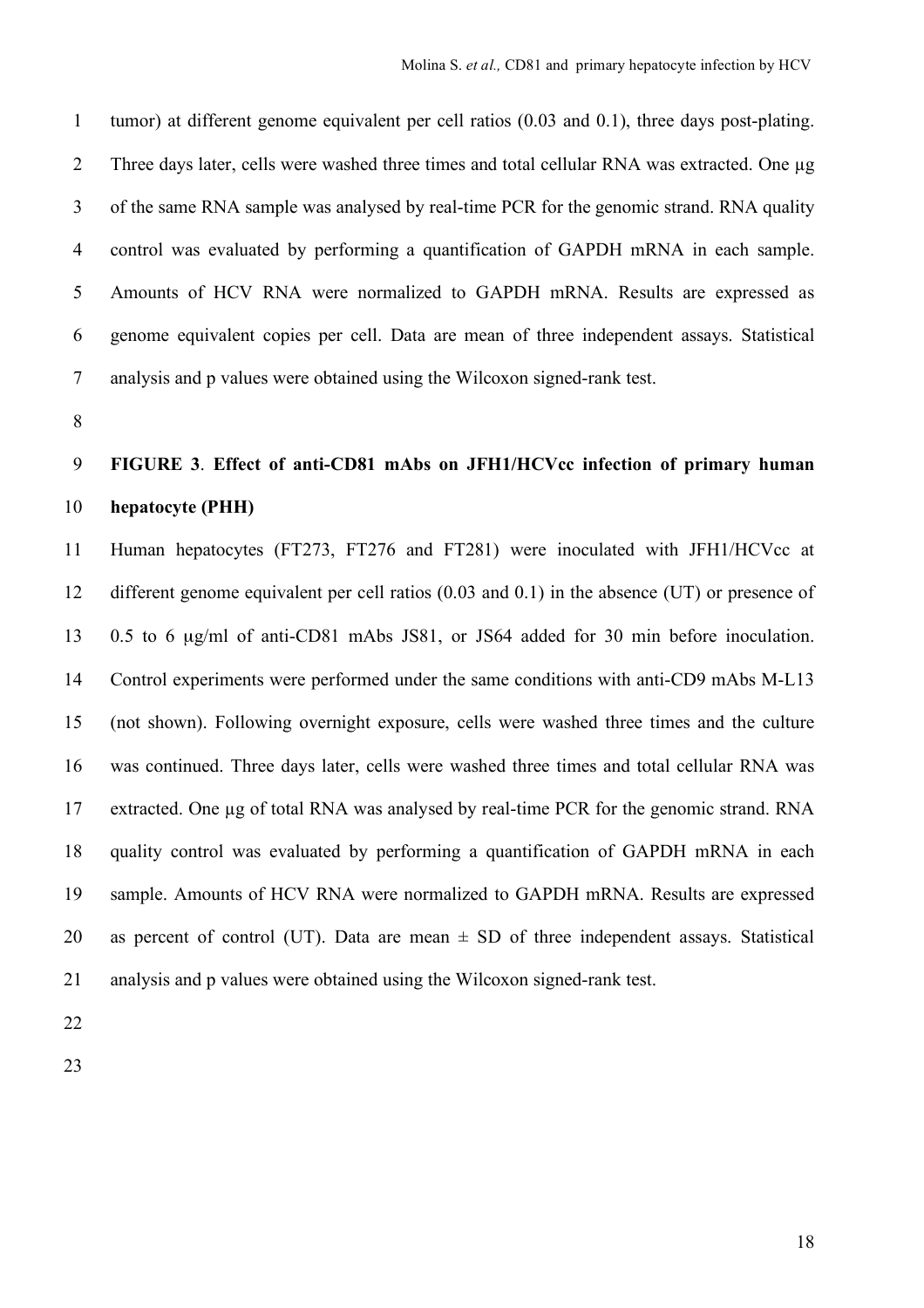**Fig. 1A-B** 

S Molina et al.

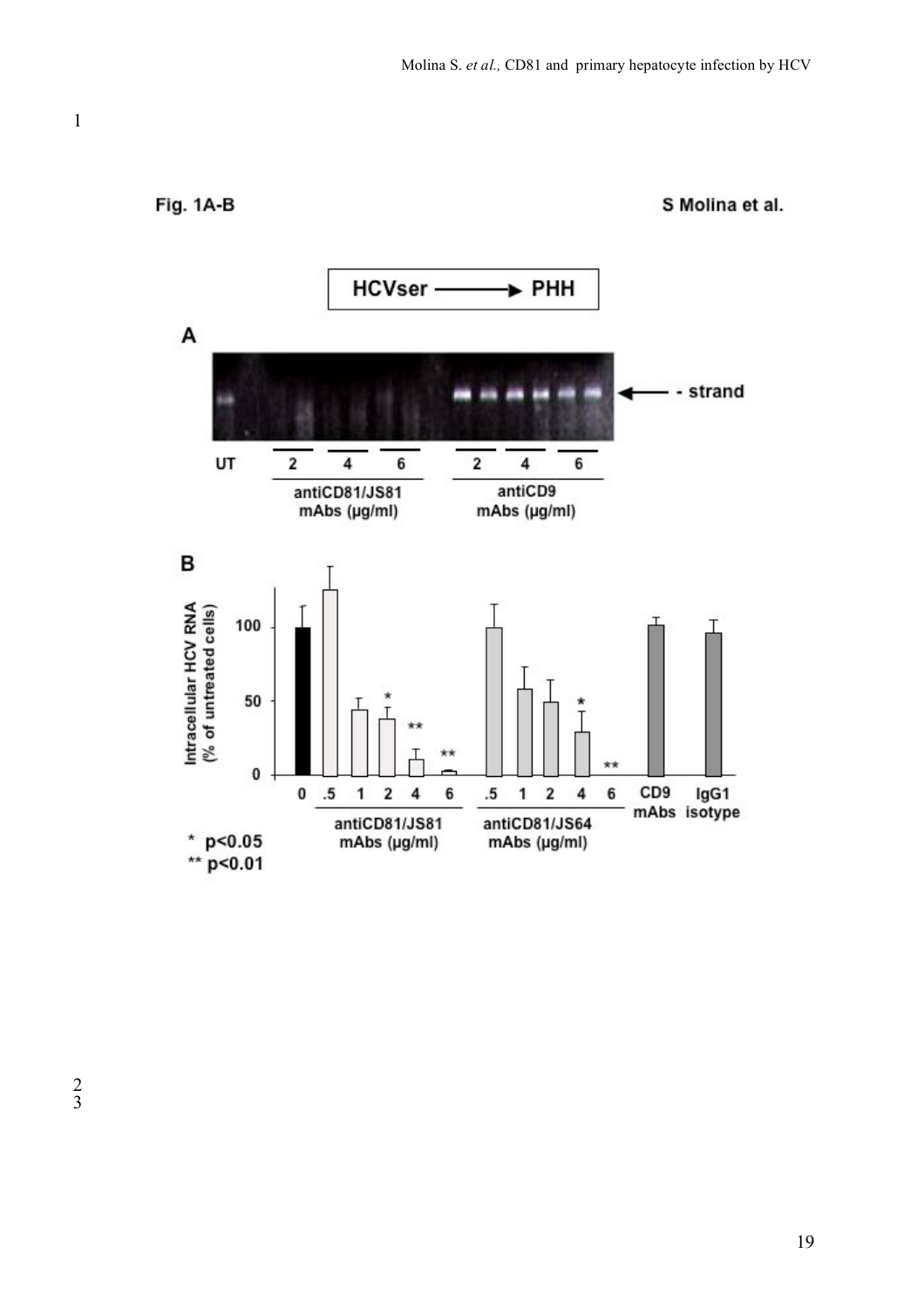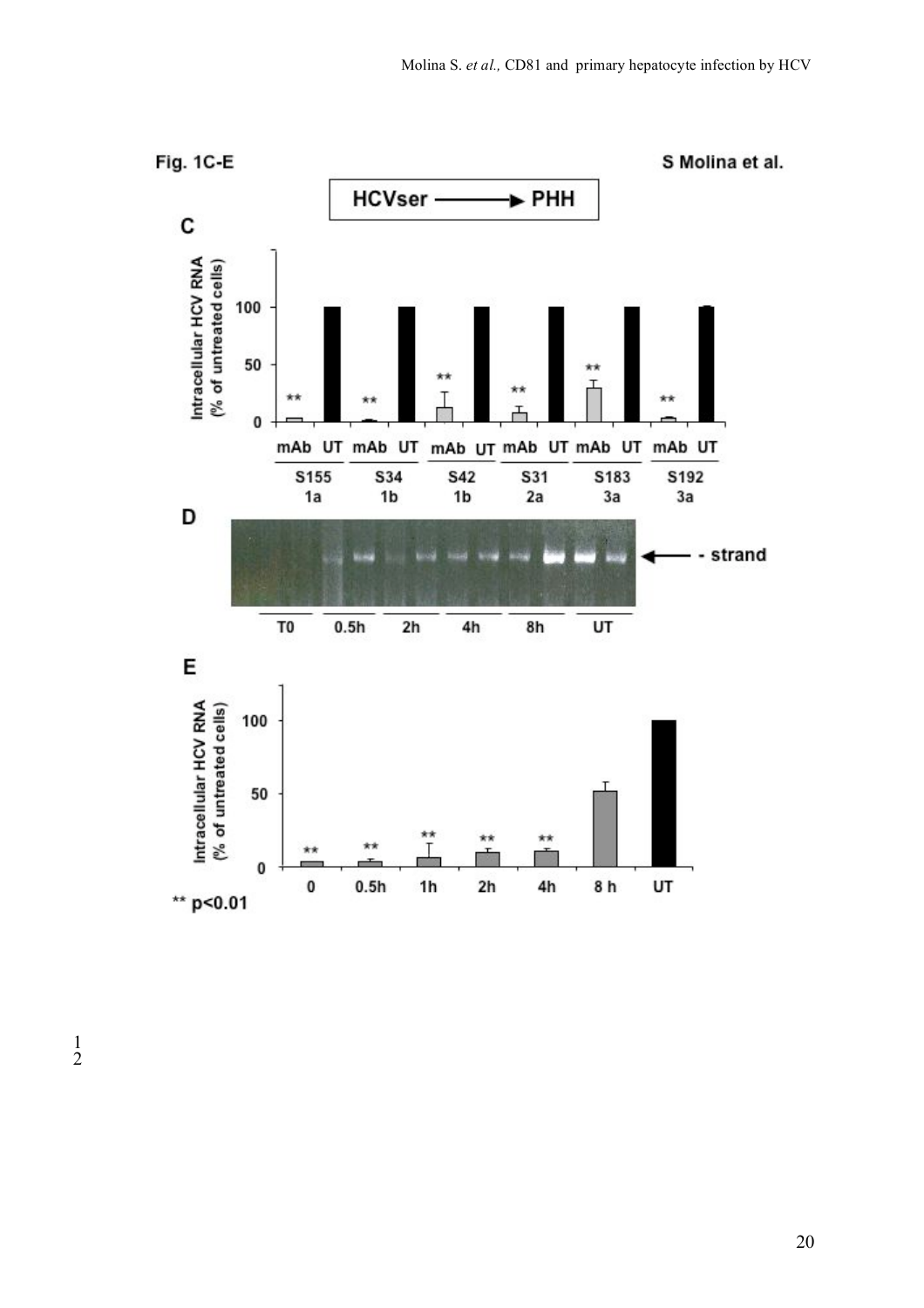Fig. 1F



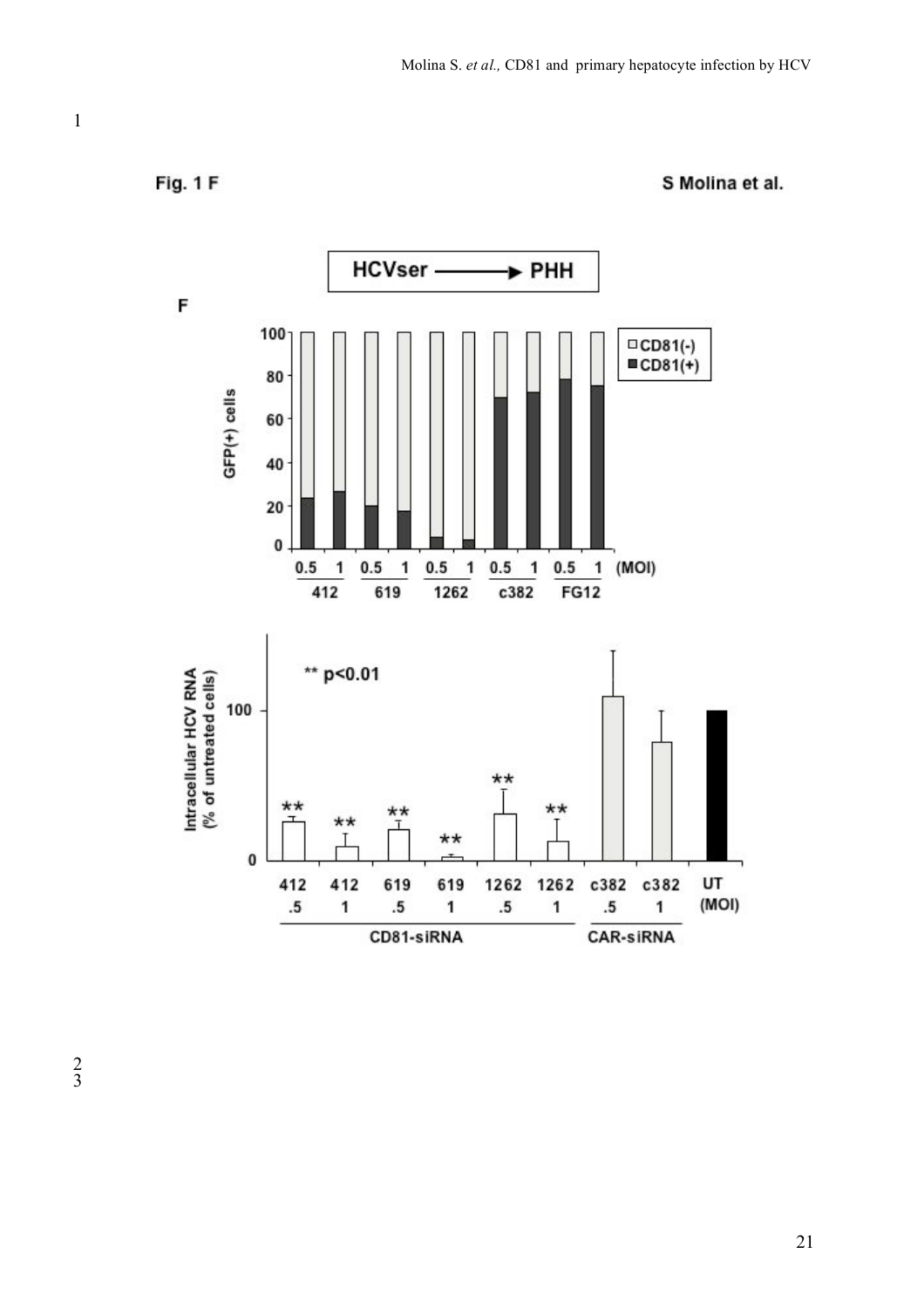